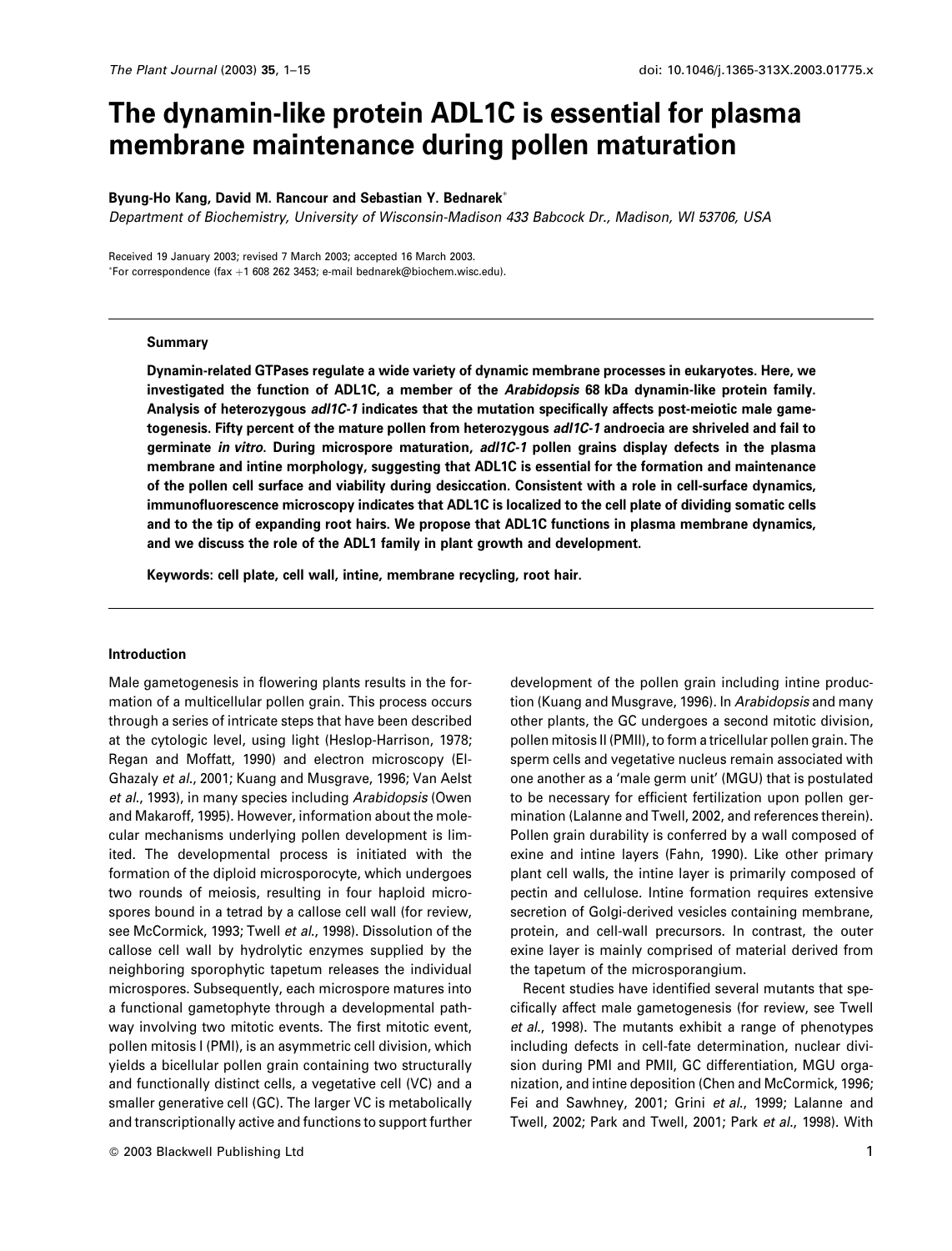# 2 Byung-Ho Kang et al.

the exception of *gemini pollen* (*gem1*; Park and Twell, 2001), none of the other genes identified by defective male gametophytic mutants have been isolated using positional (i.e. map-based) cloning techniques, perhaps as a result of the low penetrance of the mutant phenotypes. The gem1 mutation affects mitotic cytokinesis events within the microspore (Park and Twell, 2001; Park et al., 1998). Binucleate microspores with ectopic divisional walls are observed, suggesting that cytokinesis and nuclear division are spatially uncoupled during PMI. Recent studies have shown that GEM1 is identical to MOR1 (Twell et al., 2002), an Arabidopsis gene encoding a microtubule-associated protein that is essential for cortical microtubule organization (Whittington et al., 2001). GEM1 is thought to be required for phragmoplast microtubule dynamics necessary for asymmetric division and GC formation during PMI.

Recent reverse genetic approaches have also identified genes that are involved in the latter stages of pollen development. AtPTEN1, a dual-specificity protein tyrosine phosphatase (DsPTP) homolog, exhibits tricellular pollen-specific expression and has been shown to dephosphorylate both phosphotyrosine and phosphatidylinositol (PIP3) lipid substrates in vitro (Gupta et al., 2002). RNA interference experiments in transgenic Arabidopsis revealed that suppression of AtPTEN1 expression resulted in pollen death following PMII. In addition, recent findings have shown that several members of the SYP2 and SYP4 syntaxin gene families, which function in endomembrane transport vesicle fusion, are required for the formation of viable pollen grains (Sanderfoot et al., 2001). However, the specific stage(s) of male gametogenesis that is affected in loss of function of syp21, syp22, and syp41 mutants was not determined.

The morphologic and genetic studies described above have demonstrated that pollen development is highly dependent on membrane trafficking and cytoskeleton dynamics. Indeed, assembly and quidance of the hemispherical cell plate around the GC during PMI requires both these processes (Park and Twell, 2001). In addition, vacuole biogenesis and plasma membrane expansion during microspore development and maturation require extensive membrane flow. Here, we show that a member of the Arabidopsis dynamin-like protein family, ADL1C, is required for late-stage pollen development. Dynamins, a family of large GTP-binding proteins, defined by conserved GTP binding (GTPase) and GTPase effector domains (GED), have been implicated in numerous membrane-traffickingand organelle-inheritance-related processes (van der Bliek, 1999). In particular, animal dynamins have been shown to be required for both clathrin-mediated and clathrin-independent endocytosis (McNiven et al., 2000). adl1C-1 tricellular pollen grains do not survive desiccation, and thus fail to germinate. We provide cytologic evidence that ADL1C is required for the proper assembly and maintenance of the plasma membrane and intine layer during microspore maturation. By immunofluorescence microscopy, we also show that ADL1C is associated with the cell plate in dividing somatic cells and is localized to the distal tip of the elongating root hairs. Analysis of the adl1C mutant phenotype and the localization of ADL1C support a role for this plantspecific dynamin-like protein in plasma membrane dynamics during plant cell division and expansion.

# **Results**

## Expression profile of the ADL1 gene family

Our studies have suggested that the five members of the Arabidopsis dynamin-like protein gene family (ADL1), ADL1A-E, encode proteins with partially overlapping functions (Kang et al., 2001, 2003). RNA gel blot analysis (Figure 1a) was therefore performed to investigate the distribution of ADL1A–E mRNA in various organs. The 3'regions of the ADL1A-E cDNAs, which are most divergent from each other, were used as gene-specific probes. Genespecificity was confirmed by cross-hybridization analysis (Figure 1b). Weak but detectable cross-hybridization was observed between the ADL1A and ADL1B probes, and the ADL1D and ADL1E probes, consistent with their limited sequence identity; based upon pair-wise alignment (Smith et al., 1996), the ADL1A and ADL1B probes, and the ADL1D and ADL1E probes showed 72.1 and 74.9% sequence identity, respectively. The probes that did not show any detectable cross-hybridization shared less than 60% sequence identity. Nevertheless, the level of cross-hybridization observed between the ADL1A and ADL1B probes, and the ADL1D and ADL1E gene-specific probes was below the limit of detection on gel blots of total RNA (Figure 1a). Of the five ADL1 genes, ADL1A, ADL1C, and ADL1E were found to be expressed at similar levels throughout the plant. Consistent with this result, BLAST searches (Altschul et al., 1997) of the Stanford Arabidopsis thaliana database (http://www.arabidopsis.org/) identified expressed sequence tags (ESTs) corresponding to ADL1A, ADL1C. and ADL1E. Higher levels of ADL1A, ADL1C, and ADL1E mRNA expressions were observed in actively dividing and expanding Arabidopsis suspension-cultured cells (T87). Weak but reproducible expression of ADL1B and ADL1D mRNA was also observed in the T87 cells by RNA blot analysis, and this was confirmed by reverse transcriptase PCR and nucleotide sequencing. Homozygous adl1B:: T-DNA and adl1D::T-DNA insertion mutants, however, did not display any detectable phenotype (data not shown), possibly reflecting the low abundance of the two isoforms and/or functional redundancy. Full-length cDNA sequences for ADL1B-E have been deposited in the GenBank database (Accession nos.: ADL1B, AY189279; ADL1C, AF488808; ADL1D, AF488807; ADL1E, AF488725).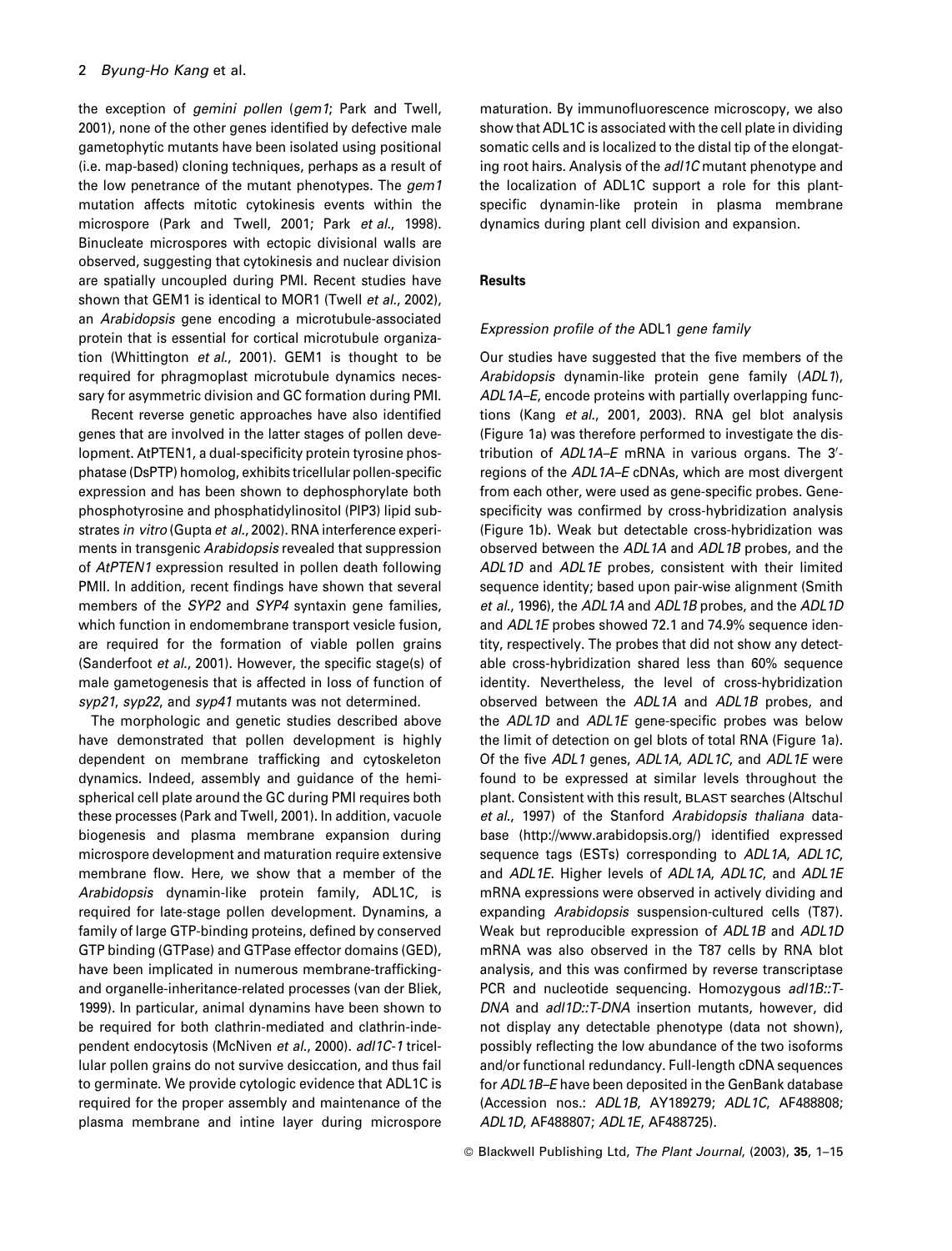Figure 1. Nucleic acid gel blot analysis of the tissue-specific expression of adl1 gene family members.

(a) Total RNA was isolated from Arabidopsis plants and actively dividing suspension-cultured cells (T87) and probed with ADL1A-E gene-specific probes. Blots were hybridized with an 18S rRNA probe as a control for equal loading.

(b) The specificity of the probes was tested by cross-hybridization analysis. Each probe was hybridized to 20 ng unlabeled ADL1A-E cDNA used for the synthesis of the <sup>32</sup>P-labeled genespecific probes.



#### Histochemical localization of ADL1C promoter activity

To further examine the tissue-specific and developmental expression profile of ADL1C, we generated transgenic lines containing an ADL1C promoter bacterial *uidA* β-glucuronidase (GUS) translational fusion construct, ADL1C-GUS (Figure 2a). The ADL1C promoter utilized in the ADL1C-GUS reporter construct was sufficient to control the expression of ADL1C for molecular complementation of the adl1C-1 loss-of-function mutant (see below). Progeny from eight independent transgenic T<sub>2</sub> ADL1C-GUS plant lines were used for histochemical localization of GUS enzyme activity. Subtle differences were observed in signal intensity between the individual lines; however, no differences in the tissue and developmental profile of GUS staining were observed. Untransformed and transgenic lines, harboring GUS without the 5'-flanking sequence of ADL1C, did not show any GUS activity under the staining conditions employed in this study (data not shown).

The expression profile of the ADL1C promoter-GUS fusion construct was significantly different from ADL1A and ADL1E (Kang et al., 2003). GUS staining was observed in emerging leaf primordia and stipules (Figure 2b). In expanding leaves, ADL1C-GUS expression was highest near the leaf base, where the cells continued to divide during leaf blade development (Donnelly et al., 1999; Figure 2b). No GUS activity was observed in expanding ADL1C-GUS leaf trichomes and surrounding socket cells in contrast to ADL1A and ADL1E (Kang et al., 2003). In the roots of ADL1C-GUS seedlings, strong GUS staining was observed in the lateral and columella root cap cells, in epidermal trichoblast root cell files of the elongation zone (Figure 2c), and in emerging lateral root primordia with its associated vascular tissue (Figure 2d). Expanding root hairs, which bud from the root-apex end of the outer

© Blackwell Publishing Ltd, The Plant Journal, (2003), 35, 1-15

cell wall of trichoblasts, displayed strong GUS staining (Figure 2e). Weak but detectable GUS activity was also observed in the epidermis of the root transition zone (also known as the distal elongation zone) and in the atrichoblast cell files (Figure 2c).

Strong GUS activity was observed in developing anthers as well as mature pollen grains of ADL1C-GUS plants. In young flowers (stage 11; Smyth et al., 1990), GUS activity was observed throughout the anthers (Figure 2f). However, ADL1C-GUS expression was restricted to developing pollen grains at later stages of flower development (Figure 2g). Pollen-grain-specific GUS expression was observed only after the microspore release from the tetrads (Figure 2h,i), suggesting that ADL1C is specifically expressed during post-meiotic pollen development. In addition, ADL1C-GUS expression was detected in unexpanded (Figure 2f). but neither in expanding nor in mature stigmatic papillae cells (Figure 2g), as observed for ADL1A (Kang et al., 2003).

# Characterization of affinity-purified ADL1C-specific antibodies

The ADL1A GTPase domain shares 77 and 79% amino acid identity with ADL1E and ADL1C, respectively. Therefore, it is surprising that the ADL1A GTPase domain-specific antisera ( $\alpha$ -GTPase) detects a doublet comprised of the 68-kDa ADL1A and 70-kDa ADL1E proteins (Figure 3a,b), but not the 68-kDa ADL1C polypeptide on immunoblots of total leaf protein extracts (Figure 3a; Kang et al., 2001, 2003). Quantitative immunoblotting of purified Escherichia coli-expressed ADL1C and ADL1E confirmed that the ADL1A α-GTPase had approximately ninefold higher avidity for ADL1E than ADL1C (see Experimental procedures). To examine the subcellular localization of ADL1C, we generated antibodies against the ADL1C-specific peptide,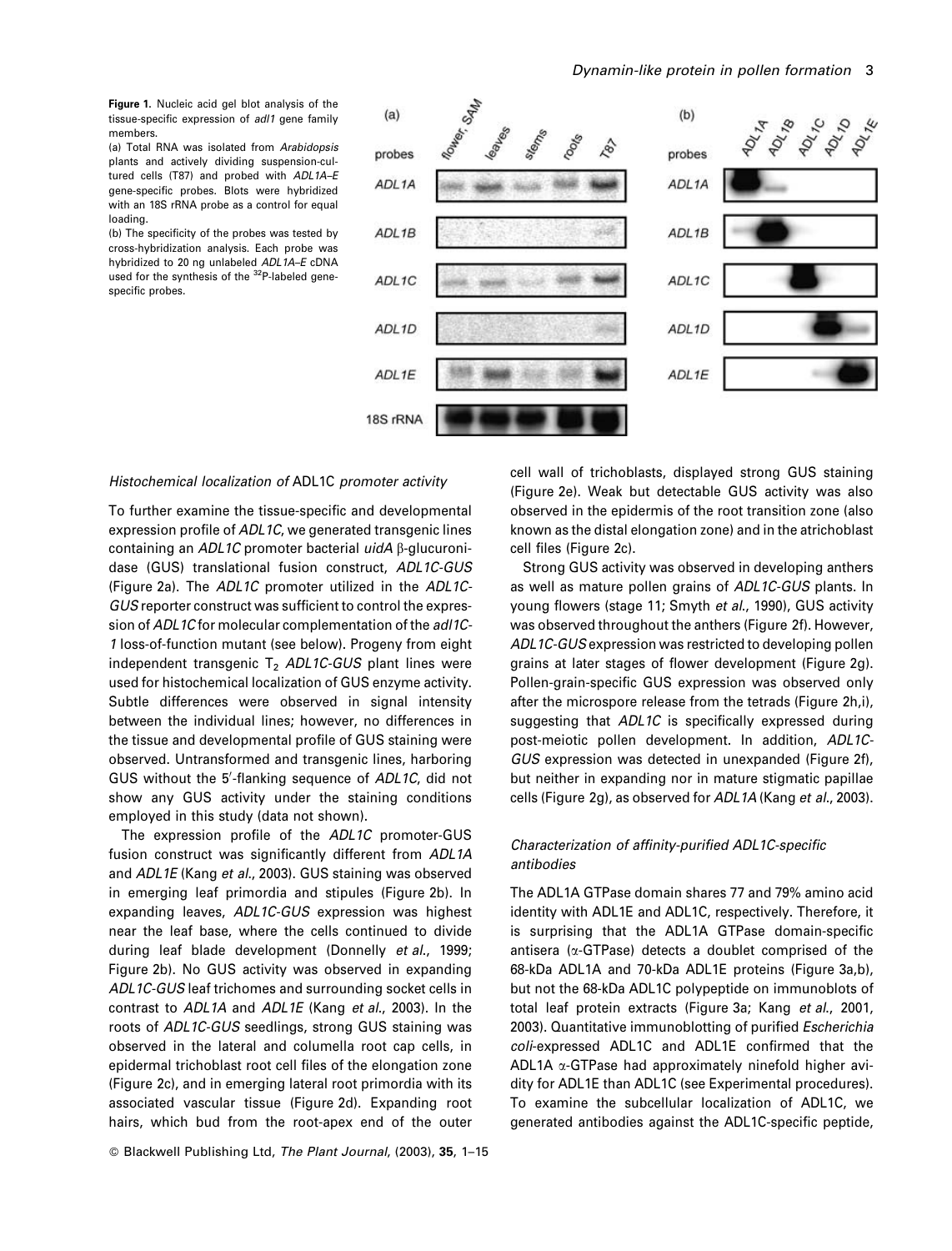#### $\overline{4}$ Byung-Ho Kang et al.



Figure 2. Histochemical localization of ADL1C-GUS reporter gene expression.

(a) Schematic diagram of the ADL1C promoter-GUS translational fusion reporter construct. The deduced 8 amino acid linker between the first amino acid of ADL1C (M) and the GUS start Met (M<sup>\*</sup>) is shown.

(b-i). Analysis of T<sub>2</sub> Arabidopsis Wassilewskija (Ws) plants expressing ADL1C-GUS. Flower developmental stages are as described by Smyth et al. (1990). (b) Shoot apex and emerging primary leaves of a 7-day-old seedling. (c) Root tip and elongation zone of a 5-day-old seedling. (d) Lateral root primordium of a 7-day-old seedling. (e) Growing root hair from a 5-day-old seedling. (f) Unopened flower (stage 11). Petals and sepals were removed prior to imaging. (g) Mature flower (stage 15). (h) Tetrad stage. (i) Released microspores. Anthers containing the microspores in (b) and tetrads in (i) were collected from the same inflorescence. An, Anther; Ca, Carpel; Ez, elongation zone; Lp,

leaf primordium; Pe, petal; Po, Pollen; Rc, root cap cells; Sp, stipules; St, Stigma; Tb, trichoblast cell files: Tz, transition zone. Scale bars are 200 μm in (b-d), 1 mm in (f) and (g), 20 μm in (e), and 40  $\mu$ m in (h) and (i).

NH<sub>2</sub>-EPEKEKPNPRNAPAPNC-COOH (amino acids 496-511; Kang et al., 2001). This epitope is specific to ADL1C, and corresponds to the highly variable and hydrophilic amino acid seament that precedes the C-terminal ADL1 protein family GED domain. Previously, we had prepared isoformspecific antibodies to the equivalent region of the ADL1A protein (Kang et al., 2001). As shown in Figure 3(b), affinitypurified ADL1C-specific antibodies (x-ADL1C) detected a single 68 kDa polypeptide on immunoblots of total leaf protein extracts. Immunoblot analysis of E. coli-expressed protein demonstrated reactivity to ADL1C but not to ADL1E (data not shown). Because we were unable to isolate homozygous adl1C mutants (see below), α-ADL1C specificity was confirmed by peptide competition analysis. Binding of  $\alpha$ -ADL1C to the 68 kDa polypeptide was blocked by excess ADL1C-specific peptide (Figure 3b, lane 2). Equal protein loading was confirmed by Ponceau S staining prior to immunoblot development (data not shown).

# Immunolocalization of ADL1C

We examined the localization of ADL1C in actively dividing Arabidopsis T87 suspension-cultured cells (Axelos et al., 1992) and in Arabidopsis roots by indirect immunofluorescence microscopy using affinity-purified x-ADL1C. Previous studies have demonstrated that ADL1A and ADL1E are associated with the cell plate in dividing Arabidopsis cells (Kang et al., 2001, 2003; Lauber et al., 1997). Similarly, strong  $\alpha$ -ADL1C immunostaining of the division plane was observed in dividing T87 (red) (Figure 4a) and root cells (green) (Figure 4c), Immunolabeling of the cell plate was blocked in the presence of the ADL1C-specific peptide, confirming the specificity of  $\alpha$ -ADL1C labeling of the cell plate (Figure 4b). In addition to the cell plate, ADL1C was found to be associated with punctate intracellular structures in both dividing and non-dividing cells (Figure 4a,c). These structures were similar to ADL1A-positive punctate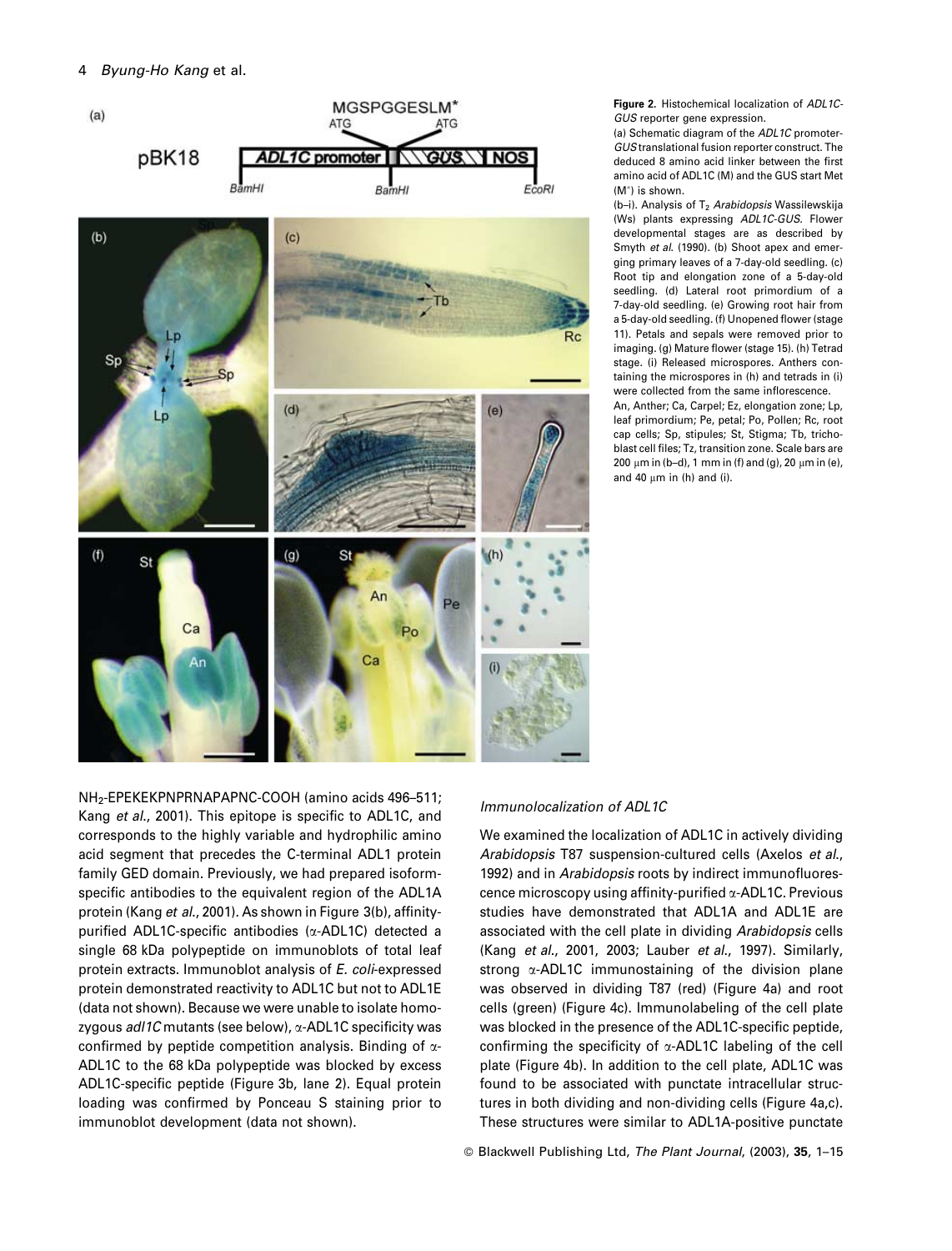

Figure 3. Characterization of affinity-purified ADL1C-specific antibodies (a-ADL1C).

(a) Protein extracts prepared from leaves of ADL1A/adl1A-2 (lane 1), adl1A-2/ adl1A-2 (lane 2), and adl1E/adl1E (lane 3) plants were analyzed by immunoblotting with ADL1  $\alpha$ -GTPase antibodies (Kang et al., 2001). Note that homozygous adl1A-2 (lane 2) and adl1E (lane 3) plant extracts lack the 68 and 70 kDa bands, respectively.

(b) 10 µg of total leaf protein from wild-type Arabidopsis plants was analyzed by immunoblotting with α-ADL1C in the absence (lane 1) and presence (lane 2) of the ADL1C peptide antigen. As reported previously,  $\alpha$ -GTPase detected the ADL1A/ADL1E (68/70 kDa) doublet (Kang et al., 2001; lane 3). ADL1C-specific peptide does not block binding of a-GTPase to the ADL1A/ ADL1E doublet (lane 4).

structures that form as a result of chemical fixation and likely represent aggregates of the normally diffused ADL1containing intracellular membranes observed in the living cells (Kang et al., 2003).

Immunolocalization studies in wild-type seedling roots revealed that ADL1C is highly expressed in the epidermis of the root elongation zone. Consistent with the expression profile of the ADL1C-GUS promoter fusion reporter (Figure 2c), higher levels of ADL1C-specific fluorescence were observed in the epidermal trichoblast versus atrichoblast cell files (Figure 4d,e). ADL1C accumulated at the site of budding root hairs (Figure 4d) and was concentrated in the apical plasma membrane and cytoplasm of the expanding root hairs (Figure 4e,f). No  $\alpha$ -ADL1C signal was observed in mature root hair cells or in older root cells above the elongation zone.

# Isolation of an adl1C loss-of-function mutant

To determine the genomic structure and organization of ADL1C, we cloned and sequenced an approximately 2.1-kb cDNA (GenBank accession no. AF488808). Comparison of

© Blackwell Publishing Ltd, The Plant Journal, (2003), 35, 1-15

the ADL1C cDNA sequence and its corresponding chromosome I locus, At1g14830, revealed that the genomic copy of ADL1C contains 16 exons and 15 introns (Figure 5a). To investigate the biological function of ADL1C, we identified an adl1C::T-DNA insertion line, adl1C-1, containing a pSKI015 T-DNA insertion in the 13th exon (Figure 5a), upstream of the sequences encoding the critical dynamin GED of ADL1C. PCR genotype analysis of the progeny from self-fertilized heterozygous adl1C-1 plants showed that they segregated approximately in the ratio of 1:1 for heterozygous plants containing the adl1C-1 mutation and for homozygous wild-type plants (52 heterozygotes:50 wild type). Similarly, heterozygous adl1C-1 plants exhibited a 1 : 1 segregation ratio (resistant: sensitive) for the pSKI015 T-DNA Bar, ammonium glufosinate (BASTA), resistance marker. No homozygous adl1C-1 plants were identified, suggesting that ADL1C is an essential gene required for gametogenesis (Howden et al., 1998).

#### adl1C-1 disrupts post-meiotic pollen development

No differences in seed set between wild-type and selfpollinated heterozygous adl1C-1 mutants were observed  $($  >40 seeds per silique), indicating that the *adl1C-1* mutation does not affect female gametogenesis. This was confirmed by PCR genotyping of the progeny from four independent reciprocal crosses between heterozygous adl1C-1 and wildtype (Wassilewskija (Ws) ecotype) plants. Pollen grains from the wild-type plants were able to successfully fertilize adl1C-1 plants and yielded plants that segregated in the ratio of 1 : 1 for the T-DNA insertion in ADL1C (15 heterozygotes:15 wild type). Conversely, only homozygous ADL1C/ADL1C wild-type plants (0 heterozygotes:30 wild type) were recovered when the wild-type plants were pollinated with pollen grains from heterozygous adl1C-1 flowers. These results indicated that the adl1C-1 mutation affects male gametophytic development, is fully penetrant, and is thus, not transmitted through the male parent.

Morphologic characterization of mature pollen grains from adl1C-1 heterozygous plants showed that approximately 50% of them were shriveled (694 normal:680 shriveled; Figure 5b). In vitro, the shriveled pollen grains failed to germinate under conditions that permitted successful pollen tube germination and elongation (Li et al., 1999). More than 90% of the pollen grains from the wild-type plants (Figure 5c) and the non-shriveled pollen grains from the heterozygous adl1C-1 plants (Figure 5d) germinated, whereas the shriveled pollen grains were completely inviable.

To demonstrate that the observed pollen-defective phenotype of heterozygous adl1C-1 plants was specific to a disruption of ADL1C, heterozygous adl1C-1 plants were transformed with a genomic copy of ADL1C. The ADL1C transgene (pBK03K) includes the entire coding region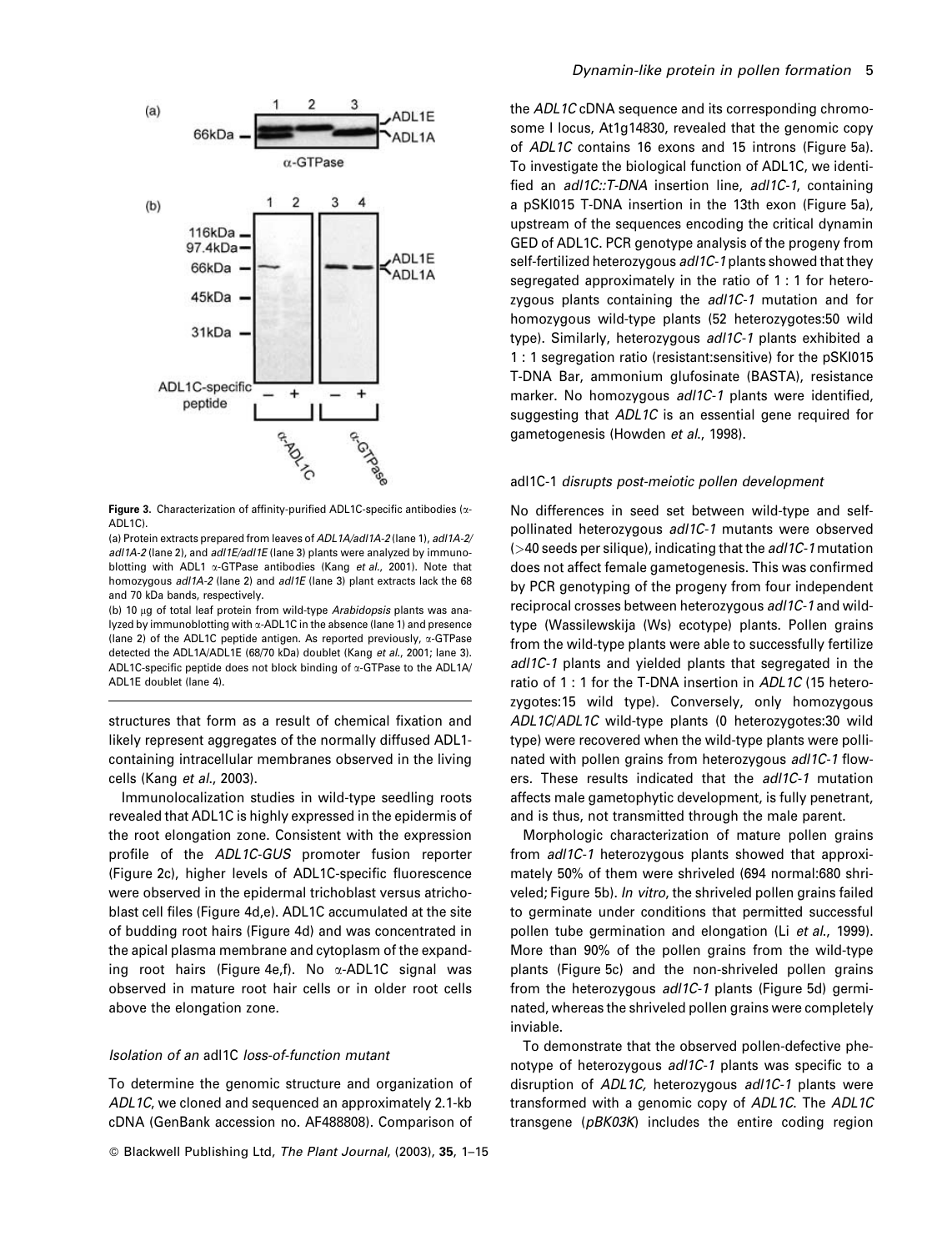#### 6 Byung-Ho Kang et al.



Figure 4. Localization of ADL1C at the cell plate during somatic cell cytokinesis and in the tip of growing root hairs. (a, b) Protoplasts from a 3-day-old Arabidopsis suspension cell-culture were double-immunolabeled with affinity-purified x-ADL1C (red) and x-tubulin to visualize microtubules (green) in the (a) absence and (b) presence of the ADL1C-specific peptide antigen. Cell plate-associated ADL1C (arrowhead) and phragmoplast mictrotubules co-localize (yellow/orange) at the division plane. Scale bars are 10 µm in (a) and (b).

(c) Dividing and interphase root transition zone cells immunolabeled with x-ADL1C (green). Nuclei were stained with propidium iodide (red). Arrowhead denotes cell plate localization of ADL1C. Scale bar is 10 µm.

(d-f) ADL1C is localized to the tip of expanding root hairs. (d) Root epidermal cells displaying ADL1C concentration at the bulges (asterisk) in trichoblasts. (e) ADL1C is localized in the apical tip of expanding root hairs (arrows). (f) Higher magnification view of ADL1C localization in elongating root hairs. The cell wall was stained with propidium iodide (red) prior to fixation (e, f). Scale bars are 50 µm in (d) and (e) and 5 µm in (f).

of ADL1C, 1.8 kb of 5'-putative promoter DNA and 2.7 kb of 3'-flanking untranslated DNA. In contrast to heterozygous adl1C-1 plants, segregation of the wild-type and the mutant pollen grains from eight independent ADL1C/adl1C-1::pBK03K lines (T<sub>1</sub> generation) deviated significantly from the ratio 1 : 1 (Figure 5e) as a result of independent inheritance of the rescue construct and the adl1C-1 mutation. The percentage of shriveled pollen grains ranged from 6.25 to 29% of a total number of approximately 400 pollen grains analyzed from each of the eight independent transgenic lines. In addition, we were able to isolate homozygous adl1C-1 mutant plants containing pBK03K in the  $T_2$  generation (Figure 5f), confirming that the ADL1C transgene can complement the adl1C-1 mutation.

# Analysis of pollen development in adl1C-1 mutants

To determine when adl1C-1 pollen grain development deviates from the wild type, we examined various stages of microsporogenesis and microgametogenesis in adl1C-1 flowers by differential interference contrast (DIC) microscopy and epifluorescence microscopy, after staining with 4,6-diamidino-2-phenylindole (DAPI) to monitor nuclear DNA content. No defects in microsporogenesis, including tetrad formation, and microspore release were observed (Figure 6a,b,d,e). The tetrads from heterozygous adl1C-1 plants consisted of four identical microspores. After microspore release, all the pollen grains underwent normal nuclear migration to form polarized microspores (Figure 6c,f). Following PMI, all pollen grains contained a VC and a GC nucleus (Figure 6g,j), and no defects in GC migration and PMII were observed (Figure 6h,k). Just prior to anthesis (stage 12-13 flowers), when pollen grains undergo desiccation (Smyth et al., 1990), we detected pollen grains lacking DAPI-stained nuclear material (Figure 6i,l). The pollen grains lacking nuclear staining collapsed during desiccation, resulting in the shriveled pollen grains.

# Defects in the adl1C-1 pollen grain cell wall and plasma membrane

To further compare the development and maturation of wild-type and adl1C-1 pollen, we utilized thin section transmission electron microscopy (TEM) to examine the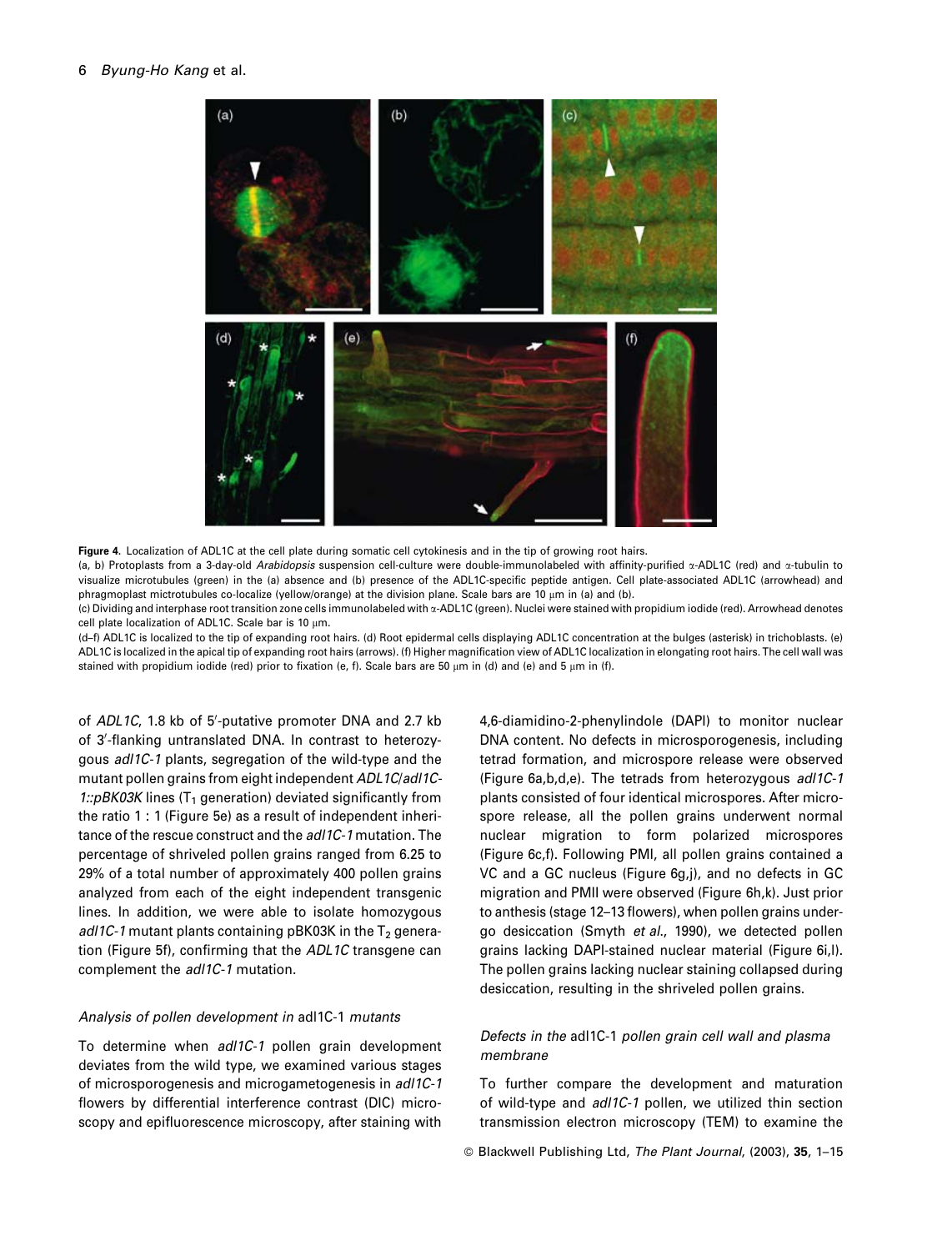

Figure 5. Identification and molecular complementation of adl1C-1 pollen. (a) Schematic diagram of the exon/intron structure of ADL1C. Boxes and lines represent exons and introns, respectively. The position of the T-DNA insertion is indicated with a triangle. ATG and TAA signify the positions of the translation, initiation, and termination codons. Exons and introns are drawn to scale (bar = 200 bp), but the T-DNA is not. Bar, glufosinateresistance T-DNA selection marker gene; T<sub>1</sub>, T-DNA left border.

(b) Scanning electron micrograph of mature normal (arrows) and shriveled pollen (arrowheads) grains shed from adl1C-1 flowers.

(c-e) In vitro pollen tube germination assay. Pollen grains from (c) wild-type, (d) heterozygous adl1C-1, and (e) heterozygous adl1C-1::pBK03K ( $T_1$  generation) were assayed. Arrowheads and arrows indicate shriveled and normal pollen grains, respectively. Scale hars are 40 um in (b-e).

(f) Molecular analysis of rescued adl1C-1 plants. Ethidium-bromide-stained agarose gel of PCR-amplified genomic DNA products from untransformed wild type (lanes 1-3), heterozygous adl1C-1/ADL1C::pBK03K (lanes 4-6), wild-type transformed with pBK03K (lanes 7-9), and  $T_2$  homozygous ad/1C-1:: pBK03K (lanes 10-12) plants. Oligonucleotide primer pairs specific for adl1C-1::T-DNA (1.5 kb), ADL1C and the rescue construct (5 kb), and pBK03K (5 kb) were used to distinguish wild-type, heterozygous, and rescued homozygous adl1C-1 mutants.

# Dynamin-like protein in pollen formation 7

ultrastructure of developing wild-type and mutant pollen grains following PMI. As early as the bicellular stage, approximately 50% of the pollen grains displayed irregular plasma membrane morphology (Figure 7a,b). Consistent with their role in GC and pollen cell wall (intine) formation (Kuang and Musgrave, 1996), numerous Golgi stacks and secretory vesicles were observed in the VC cytoplasm of the wild-type (data not shown) and defective (Figure 7b) pollen grains, suggesting that exocytosis was unaffected in the mutants. No other morphologic defects in the GC and VC organelles including lipid bodies, plastids, mitochondria, and endoplasmic reticulum were observed in the mutant pollen grains prior to desiccation. The double membrane that encloses the GC appeared morphologically normal in the mutant pollen grains. The elaboration and infolding of the plasma membrane became more severe at the tricellular stage of development in the adl1C-1 mutant pollen grains (Figure 7c,d). When compared with the wild-type pollen grains (Figure 7e), the cell wall of the mutant pollen grains (Figure 7d) was less electron-dense and devoid of channel-like structures. In contrast to the wild type (Figure 7h,i), the mutant pollen grains collapsed during desiccation, concomitant with organelle disruption (Figure 7f,g). Occasional separation of the defective pollen cell wall from the mutant pollen grain exine surface was observed (Figure 7g, arrow). No differences in the morphology of the exine layer, which is derived from the tapetal cells of the maternal pollen sac, were observed in the wildtype and the mutant pollen grains.

# **Discussion**

Dynamins have been shown to function in both clathrinmediated as well as non-clathrin-dependent endocytic processes in animal cells (McNiven et al., 2000). Recent studies suggest that both mechanisms may be involved in the removal of excess plasma membrane in plants. Clathrincoated vesicles have long been shown to form at the plasma membrane in a wide variety of plant cells (for review. see Battev et al., 1999; Holstein, 2002). More recent electrophysiologic and morphometric studies have suggested that plant endocytosis may also involve the internalization of vesicles, significantly larger than the clathrincoated vesicles (Homann and Thiel, 1999; Kubitscheck et al., 2000). Generation of these vesicles may be similar to the clathrin-independent formation of large invaginations involved in yeast plasma membrane endocytosis (Mulholland et al., 1994, 1999).

Common phenotypes observed in the mutant cells lacking one or more members of the plant-specific ADL1 dynamin-like protein family are plasma membrane proliferation and aberrant cell wall structure. Here, we show that ADL1C is essential for the formation of viable pollen grains. Expression of ADL1C correlates with the time of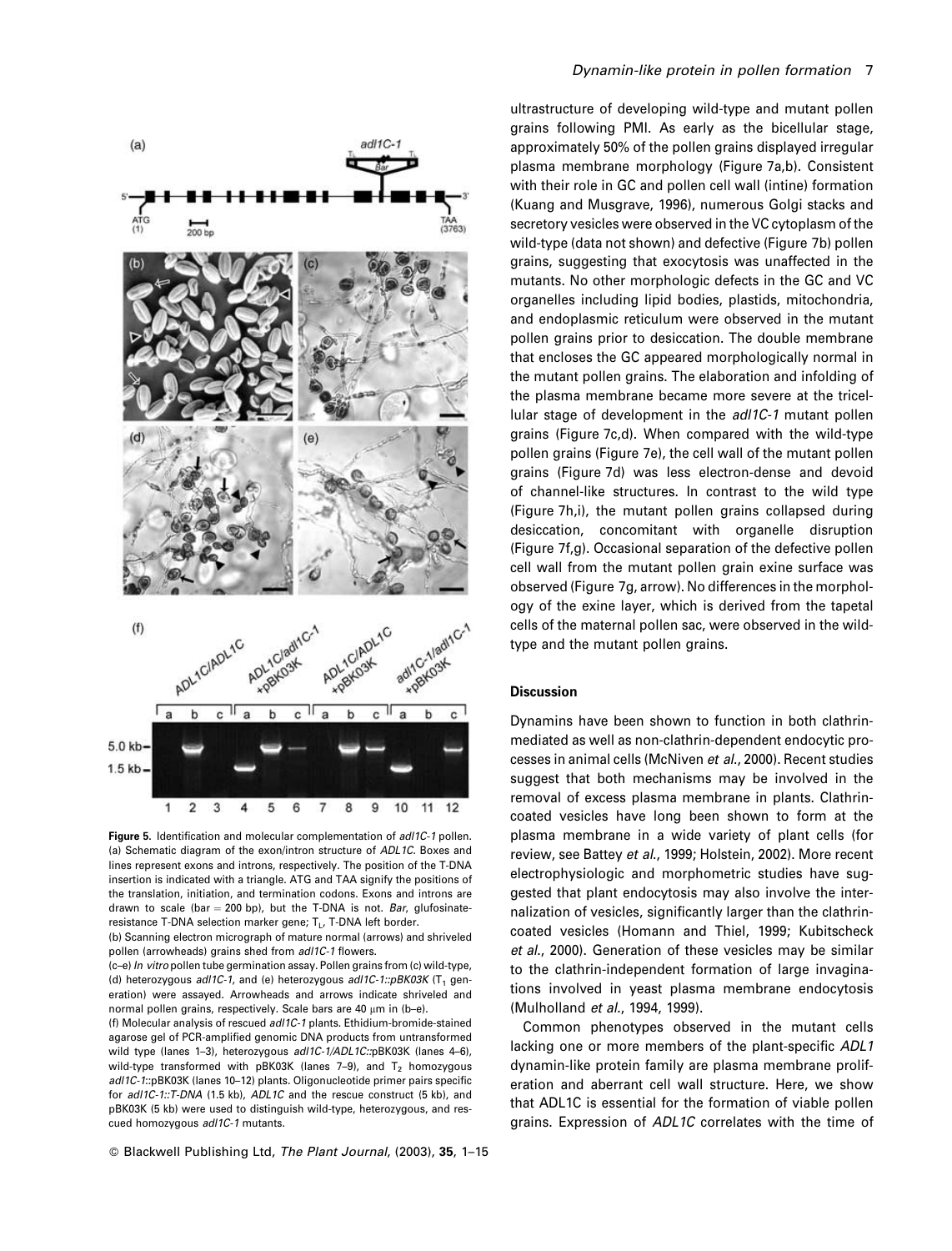

Figure 6. Cytochemical analysis of adl1C-1 mutant pollen development.

Pollen grains were examined by epifluorescence microscopy after 4,6-diamidino-2-phenylindole (DAPI) staining (a-c, g-i) and differential interference contrast (DIC) optics (d-f, j-l). (a, d) Tetrad stage. (b, e) Microspores released from tetrads. (c, f) Vacuolate stage. (g, j) Bicellular stage. (I, I) Onset of desiccation. Note a pollen grain (arrowhead) lacking nuclei (I). GN, generative nucleus: N. microspore nucleus: SN. sperm nuclei; VN, vegetative nucleus. Scale bars are 20  $\mu$ m in (a-I).

post-meiotic microspore expansion. Ultrastructural analysis of developing adl1C mutant pollen grains suggests that the defective pollen grains are desiccation-intolerant, possibly as a result of defects in plasma membrane maintenance and intine formation. We have observed similar plasma membrane/cell wall defects in other cells, but not in the pollen of adl1A and embryo-lethal adl1A; adl1E double mutants (Kang et al., 2003). As adl1A stigmatic papillae cells expand, there is a dramatic accumulation of plasma membrane, accompanied by a progressive loss of cell wall material. In rapidly expanding cells, it has been estimated that more than 75% of the total membrane delivered to the plasma membrane, via fusion of exocytic vesicles, is recycled (Battey et al., 1999; Samuels and Bisalputra, 1990). A block in endocytosis therefore would be predicted to lead to the accumulation of plasma membrane by uncoupling the exocytic/endocytic membrane flow cycle. Perhaps, failure to endocytose and/or localize hydrolytic enzymes involved in cell wall biosynthesis and modification, such as the plasma-membrane-associated endo-1,4-β-D-glucanase KORRIGAN (Nicol et al., 1998), could lead to the abnormal cell wall structure. KORRIGAN is required for the synthesis of cellulose (Sato et al., 2001), a major constituent of the pollen grain intine layer (Regan and Moffatt, 1990).

In addition to the well-established role of dynamins in plasma membrane internalization (Sever et al., 1999), dynamins and dynamin-related proteins are involved in many other cellular processes such as peroxisome biogenesis (Hoepfner et al., 2001; Koch et al., 2003), mitochondria maintenance (Arimura and Tsutsumi, 2002; Wong et al., 2000), chloroplast division (Miyagishima et al., 2003), and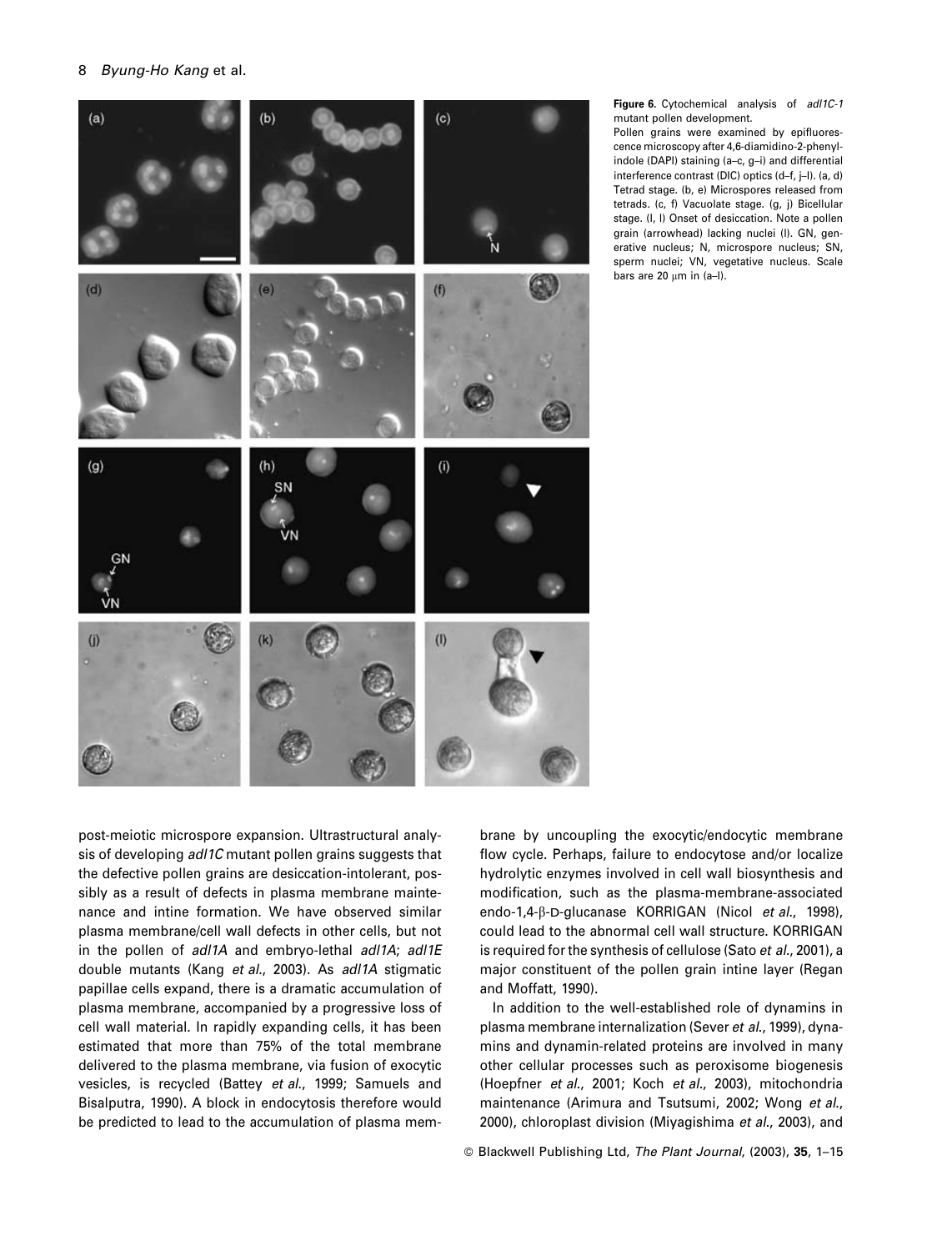

Figure 7. Transmission electron microscopy (TEM) analysis of adl1C-1 mutant and wild-type pollen grains.

(a) adl1C-1 mutant pollen grain at the bicellular stage.

(b) High magnification view of the cortical region of the adl1C-1 mutant pollen grain at the bicellular stage.

(c) adl1C-1 mutant pollen grain at the tricellular stage.

(d) High magnification view of the plasma membrane of a tricellular adl1C-1 mutant pollen grain.

(e) High magnification view of the cell surface of a wild-type pollen grain. Channel-like structures are marked with arrowheads.

(f) adl1C-1 mutant pollen grain during desiccation.

(g) High magnification view of the cortex of a collapsing adl1C-1 mutant pollen grain. Arrow indicates separation between exine layer and pollen cell wall. (h) Mature wild-type pollen grain.

(i) High magnification view of a mature wild-type pollen grain.

ER, endoplasmic reticulum; EX, exine layer; G, Golgi apparatus; L, lipid body; MT, mitochondria; P, plastid; PM, plasma membrane; SC, sperm cell; VN, vegetative nucleus. Scale bars are 2 μm in (a), (c), (f), and (h) and 1 μm in (b), (d), (e), (g), and (i).

actin cytoskeleton dynamics (Orth and McNiven, 2003). In mammalian cells, dynamin interaction with the actin cytoskeleton has been shown to regulate membrane protrusion, tubulation, as well as endocytosis (Lee and De Camilli, 2002; Ochoa et al., 2000; Orth et al., 2002). Functional links between dynamins and the actin cytoskeleton are thus particularly interesting in view of the plasma membrane proliferation in adl1C-1 pollen grains and the localization of ADL1C at the tip of the growing root hairs. Endocytosis in yeast and mammalian cells involves remodeling of cortical actin cytoskeleton (Schafer, 2002). Similarly, disruption of filamentous actin affects the internalization of cell wall material in root cells (Baluska et al., 2002). The actin cytoskeleton at the tip of the expanding root hairs is dynamic, and has been proposed to regulate exocytosis and endocytosis (Ketelaar et al., 2003). Therefore, defective actin dynamics could lead to failure in the plasma membrane maintenance and cell wall formation in certain types of plant cells.

For pollen, proper formation of the intine layer has been shown to be critical for survival during desiccation (Fei and Sawhney, 2001; Grini et al., 1999). We propose that the abnormal architecture of the intine and plasma membrane results in the collapse and death of the adl1C-1 mutant pollen grain. Whereas the adl1C-1 phenotype is restricted to male gametogenesis, expression and localization studies suggest that ADL1C may function in other tissues and stages of plant growth and development.

# ADL1C is localized at the tip of growing root hairs

Our results suggest a general role for ADL1 proteins in polarized cell expansion. Polarized plant cell expansion is achieved through two distinct but inter-related processes, tip growth and diffuse growth (Kropf et al., 1998). Diffuse growth is characterized by dispersed deposition of new plasma membrane and cell wall material across the length of an expanding cell surface. In tip growth, targeting and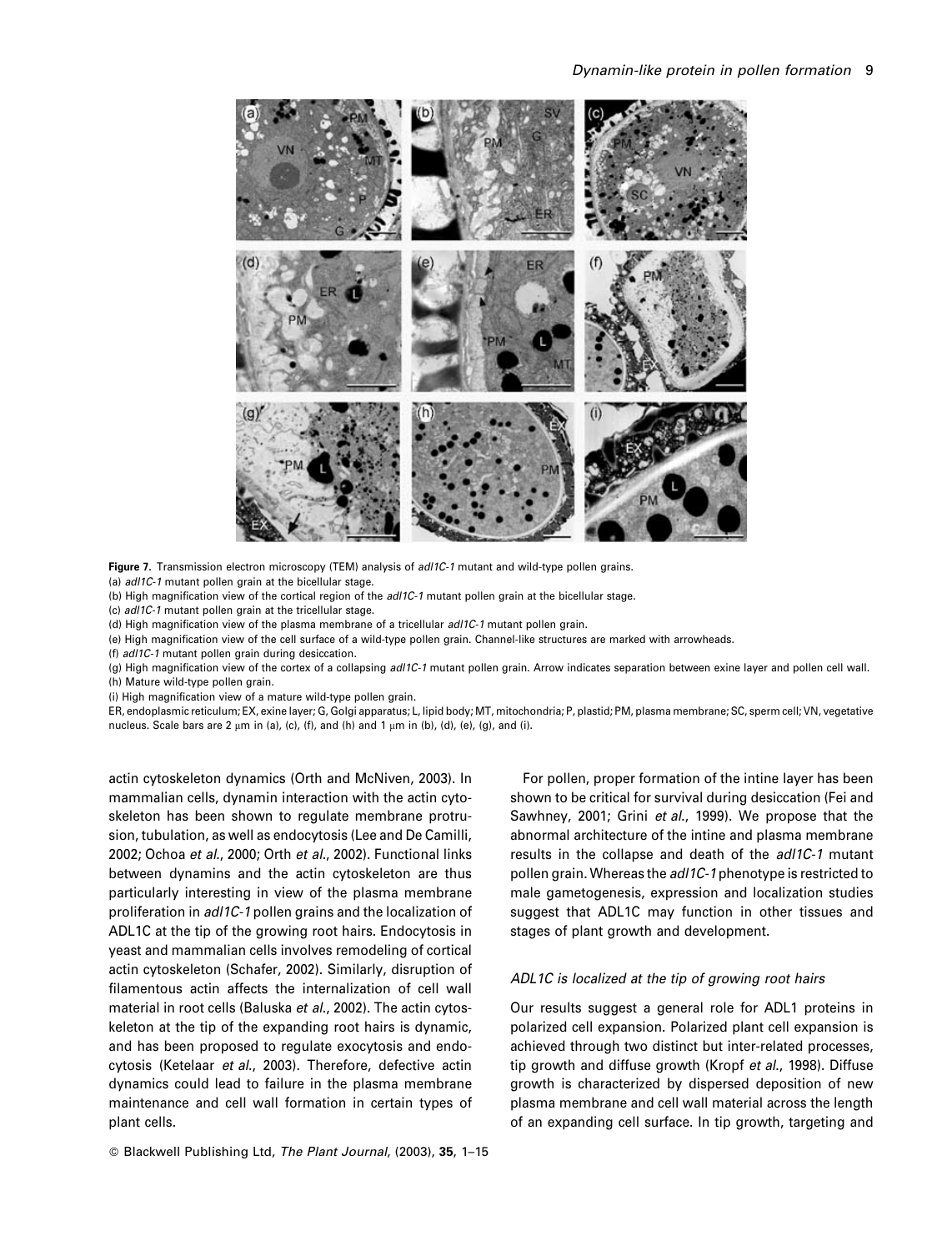fusion of Golgi-derived exocytic vesicles are highly polarized toward the apical dome of the expanding cells. In higher plants, only the root hairs and the pollen tubes have been shown to rely on tip growth for their development. Root hairs grow in phases: first, a bulge forms on the basal end of the epidermal root trichoblast cells, which then elongates by polarized growth. We have shown that ADL1C was highly expressed in trichoblast cell files and during root-hair budding. Consistent with this, ADL1C protein was concentrated at the site of root-hair emergence. In the expanding root hairs, ADL1C was predominantly associated with the apical plasma membrane and subcortical cytoplasm at the tip of the hairs. As shown in tip-growing pollen tubes, the exocytic flow of membrane and cell wall material to the root hair tip is likely to be balanced by equally active endocytosis (Battey et al., 1999; Hepler et al., 2001). Indeed, ultrastructural analysis of growing Arabidopsis root hairs has shown the presence of numerous coated and non-coated vesicles near the apical plasma membrane of the expanding hairs, which may constitute membrane recycling (Galway et al., 1997). Based on its localization in root hair tips, we hypothesize that ADL1C may be required directly or indirectly in plasma membrane recycling during growth of the root hair tip. In addition to root hairs, our expression and localization studies have demonstrated that ADL1C is expressed in cells that expand via diffused growth. Therefore, it is likely that ADL1C-mediated PM dynamics may also be required for diffuse cell expansion as shown for ADL1A and ADL1E (Kang et al., 2003).

In addition to its role in cell expansion, ADL1C is likely to be required for construction of the cell plate during plant cytokinesis, which also involves polarized membrane trafficking and recycling (Bednarek and Falbel, 2002). ADL1C was found to be expressed in actively dividing suspensioncultured cells and in regions of the leaf and root which contain actively dividing cells including emerging leaf primordia, the base of expanding leaves, emerging lateral root initials, and in cells of the root transition zone. Similar to ADL1A and ADL1E (Kang et al., 2001, 2003), we have shown that ADL1C is associated with the cell plate in dividing suspension-cultured cells and root cells. Analysis of embryo-lethal adl1A; adl1E double mutants has demonstrated that ADL1A and ADL1E are required for cell plate membrane consolidation and maturation during embryogenesis (Kang et al., 2003). In contrast, no defects in the formation of the hemispherical cell plate that forms around the GC during PMI were observed in adl1C-1. One possible explanation for this is that assembly of the unique architecture of the pollen cell plate (Park and Twell, 2001) does not require ADL1C-mediated membrane recycling.

Isotropic microspore expansion was not affected by the adl1C-1 mutation. Wild-type and adl1C-1 pollen grains were of the same size prior to desiccation (Figure 6). Interestingly, adl1A mutant stigmatic papillae, which normally undergo anisotropic expansion to form flask-shaped cells, were observed to expand isotropically (Kang et al., 2003). Therefore, our results suggest that ADL1-mediated membrane dynamics is required for polarized, but not isotropic, cell growth.

## Pollen development, a polar molecular process?

The molecular mechanisms of pollen grain maturation are not fully understood. Pollen maturation involves expansion of the microsporocyte coupled to vacuole-mediated nuclear migration, resulting in a polarized cell that goes through asymmetric division during PMI. A continued intrinsic polarization of the developing pollen grain must be maintained in order to establish a site of exit for pollen-tube emergence upon germination. In the latter case, the establishment and maintenance of those sites may require biochemically distinct plasma membrane domains to be established prior to desiccation. With adl1C-1 pollen, we observed no difference in the size when compared to the wild-type pollen grains prior to desiccation. These results suggest that microspore exocytosis and expansion were not affected by the *adl1C-1* mutation. Plasma membrane proliferation. which is also observed in other adl1 mutant cells, was first observed in bicellular adl1C-1 pollen grains, and it continued throughout the later stages of pollen development. It is intriguing to speculate that the latter stages of pollen development, prior to desiccation, require the establishment of polarized plasma membrane domains that are crucial for pollen survival and viability. This process may be dependent upon ADL1C-mediated plasma membrane maintenance. Interestingly, AtPTEN1, a putative tyrosine phosphatase required for pollen maturation, has been shown to convert phosphatidylinositol triphosphate (PIP3) to phosphatidylinositol bisphosphate (PIP2; Gupta et al., 2002), a potent activator of various plant and animal dynamins and dynamin-like proteins (Achiriloaie et al., 1999; Kim et al., 2001; Lam et al., 2002; Lin et al., 1997; Zheng et al., 1996). AtPTEN1 function may therefore be required for ADL1Cmediated PM dynamics during pollen maturation.

## Pollen development and beyond, a role for ADL1C?

ADL1C, ADL1A, and ADL1E show both overlapping and unique tissue-specific and cell-type-specific expression patterns in developing Arabidopsis, suggesting distinct developmental functions. Consistent with this hypothesis, adl1A and adl1C mutants display cell-type-specific morphologic phenotypes. Further genetic analysis of ADL1C function during plant growth is hindered by the male inheritance defect of the adl1C-1 mutation. To study the effects of the adl1C loss-of-function mutation on cell plate formation and cell expansion in other cell types, including pollen tube elongation and root hair growth, it will be necessary to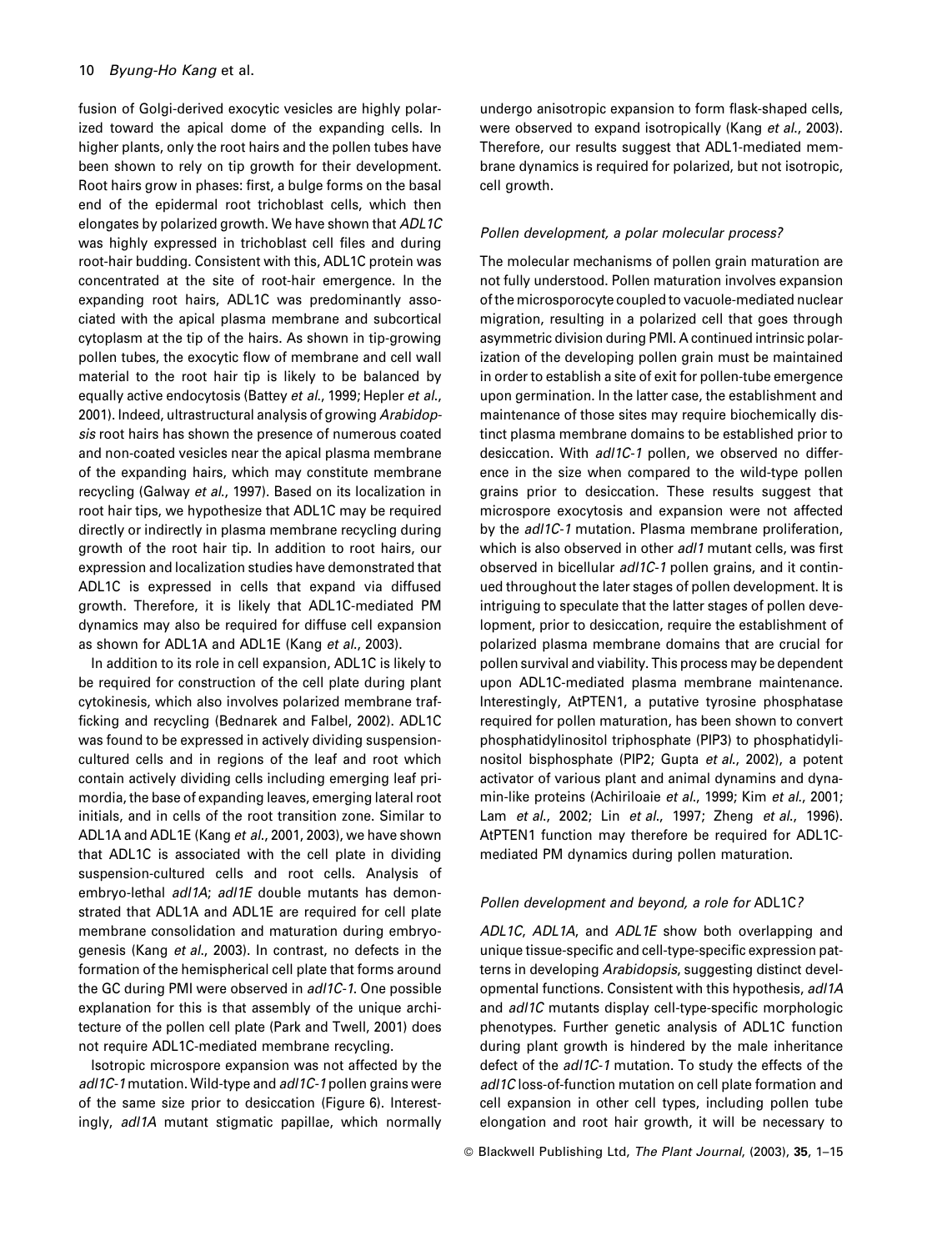specifically rescue adl1C-1 pollen development. One approach is to complement the pollen-defective adl1C-1 phenotype by expressing ADL1C under control of a pollenspecific promoter such as the LAT52 promoter, which regulates the expression of a cysteine-rich extracellular protein (Tang et al., 2002), late in the VC during pollen maturation (Twell et al., 1991). Attempts to rescue adl1C pollen development by using a LAT52 promoter ADL1C fusion construct, however, were not successful (data not shown), perhaps because of the differences in the timing and/or level of expression of ADL1C and LAT52 gene products. An alternative approach will be the use of inducible promoter systems to regulate ADL1C expression. Further analysis of ADL1C localization and biochemical characterization of ADL1C and interacting proteins will provide additional insight into the regulatory mechanisms underlying plant cell division and expansion.

# **Experimental procedures**

#### General

Standard recombinant DNA procedures were carried out as described by Ausubel et al. (1989-1995), unless otherwise noted. Enzymes for the manipulation of nucleic acids were purchased from New England Biolabs (Beverly, MA, USA) or Amersham Biosciences Corp. (Piscataway, NJ, USA), unless indicated. All other reagents, unless specified, were from Sigma Chemical Co. (St. Louis, MO, USA).

#### Plant material and growth conditions

Wild-type and adl1C-1 mutant plants (Arabidopsis thaliana Ws ecotype) were grown on soil (Germination Mix, Conrad Fafarad, Agawam, MA, USA) at 24°C. Plants were fertilized with 2 g  $I^{-1}$ Dyna-Grow 7-9-5 fertilizer (Dyna-Grow Corp., San Pablo, CA, USA) once after germination, and were grown under continuous light or long-day conditions (16 h light and 8 h dark), adl1C-1 mutant plants were selected on soil by spraying (every other day for 1 week) with 20  $\mu$ g ml<sup>-1</sup> ammonium glufosinate (Liberty, Wilmington, DE, USA). Transgenic plants transformed with pBK03K and pBK18 were selected on sterile solidified (0.6% phytoagar) MS medium (Murashige and Skoog, 1962; Life Technologies, Rockville, MD, USA) without hormones, and were supplemented with 40  $\mu$ g ml<sup>-1</sup> kanamycin. Preparation of total leaf protein extracts for immunoblotting and the characterization of the anti-ADL1A GTPase-specific antibodies are as described by Kang et al. (2001). To collect root tissue for total RNA preparation, wild-type seeds were germinated and grown in sterile liquid hormone-free MS medium with gentle shaking ( $\sim$  0.035 g) for 6 days at 22°C under continuous illumination. Arabidopsis suspension-cultured cells (T87; Axelos et al., 1992) were maintained as described by Kang et al. (2001).

#### Oligonucleotides

All oligonucleotides used in this study were synthesized by Integrated DNA Technologies Inc. (Coralville, IA, USA), and are listed in Table 1. Restriction site sequences used in cloning are shown in lower-case letters.

Table 1 Oligonucleotides used in this study

| Name              | Sequence $(5' \rightarrow 3')$   |
|-------------------|----------------------------------|
| <b>SB86</b>       | GGTGGTAACCCCACACACTCCATTTT       |
| <b>SB87</b>       | AACGATACGTAACATATCGGGTGATGGAC    |
| SB88              | AGCTTCATGTAGAAAGCCAAAACATGT      |
| <b>SB89</b>       | AGATAACCACAAGTACTACAATAGTTGTC    |
| SB <sub>90</sub>  | ATCTTGAACCCGAGAAAGAGAAACCAAAC    |
| <b>SB92</b>       | GTTCTCTAAAACCATCACCAGAAACACAC    |
| SB105             | CACAGCAAAAACCAAACCGCTTCTCCTTC    |
| <b>SB119</b>      | GTGTATGTTTGTGTAGACTGGAAGTTAGA    |
| SB126             | GTTCCAGGAAACATGGCGACGATGAAAG     |
| SB127             | AGAGAGTCGATATGATTGCTGCACGTAGA    |
| SB <sub>206</sub> | GGGTTCAAGATGGAGTTTCCTGAACT       |
| SB <sub>242</sub> | AAATGGAGTGTGAAGAGAGGGTCTCGTCT    |
| SB245             | cgggatccTCATAGCTGCGGGACACCATCTT  |
| SB246             | cgggatccTTTCATCGTCGCCATGTTTCCTGG |
| SB256             | TTGTGAGCGGATAACAATTTCACACAGGA    |
| SB253             | ccggaattcGATGGAGAGTTTGATTGGGTT   |
| SB353             | ACTGCTCATTCACCAGATTGAGTATATTCA   |
| SB354             | ggaattcCATATGAAAAGTTTGATAGGTCT   |
| SB355             | ccgctcgagCTTCCAAGCCACTGCATC      |
| SB357             | ccgctcgagTCTTACCCAAGCAACAGATC    |
| SB358             | AGGTGGGAATCCGACACATTCGATATTCG    |
| SP <sub>6</sub>   | TACGATTTAGGTGACACTATAG           |
| T7                | <b>GTAATACGACTCACTATA</b>        |
| Bar <sub>6</sub>  | GATAGAGCGCCACAATAACAAACAA        |
|                   |                                  |

#### Molecular cloning of ADL1 gene family cDNAs

Full-length cDNAs encoding the five ADL1 proteins were synthesized from total RNA of Arabidopsis suspension-cultured cells as described previously by Kang et al. (2001). Nucleotide sequences of the five cDNAs were determined, and ADL1B-EcDNA sequences were deposited in GenBank (Accession nos.: ADL1B, AY189279; ADL1C, AF488808; ADL1D, AF488807; ADL1E, AF488725). To generate gene-specific probes for RNA blot analysis, the 3'-regions of ADL1A-E, cDNAs (3'-cDNAs) were PCR-amplified with following oligonucleotide pairs using ExTaq (Panvera, Madison, WI, USA) and subcloned into pGEM-T easy vector (Promega, Madison, WI, USA): ADL1A, SB86 and SB87; ADL1B, SB358 and SB242; ADL1C, SB90 and SB119; ADL1D, SB88 and SB890; ADL1E, SB105 and SB92.

#### RNA isolation and RNA gel blot analysis

Shoot apical meristems with mature flowers, stems, leaves from mature Arabidopsis plants, and root tissue from 6-day-old liquidcultured seedlings were collected and frozen in liquid nitrogen. Total RNA was prepared with Tri reagent (Sigma, St. Louis, MO, USA), according to the manufacturer's instruction. For RNA gel blots, 15 µg of total RNA was separated by electrophoresis on a 1.2% denaturing formaldehyde agarose gel and was transferred to the Hybond (Amersham Biosciences Corp.) membrane, according to the manufacturer's protocols. Gene-specific probes were prepared using the 3'-regions of ADL1A-E cDNAs and labeling with adenosine  $5'-[\alpha^{-32}P]$ triphosphate (triethylammonium salt; Amersham Biosciences Corp.) by the random hexamer method (Ausubel et al., 1989-1995). The RNA blots were hybridized with gene-specific probes at high-stringency conditions (250 mM Na<sub>2</sub>HPO<sub>4</sub>, 1.0 mM EDTA, 1.0% casein, 7.0% SDS, at 65°C) for 16 h. Following two washes at 65°C in  $2 \times$  SSC, 0.1% SDS for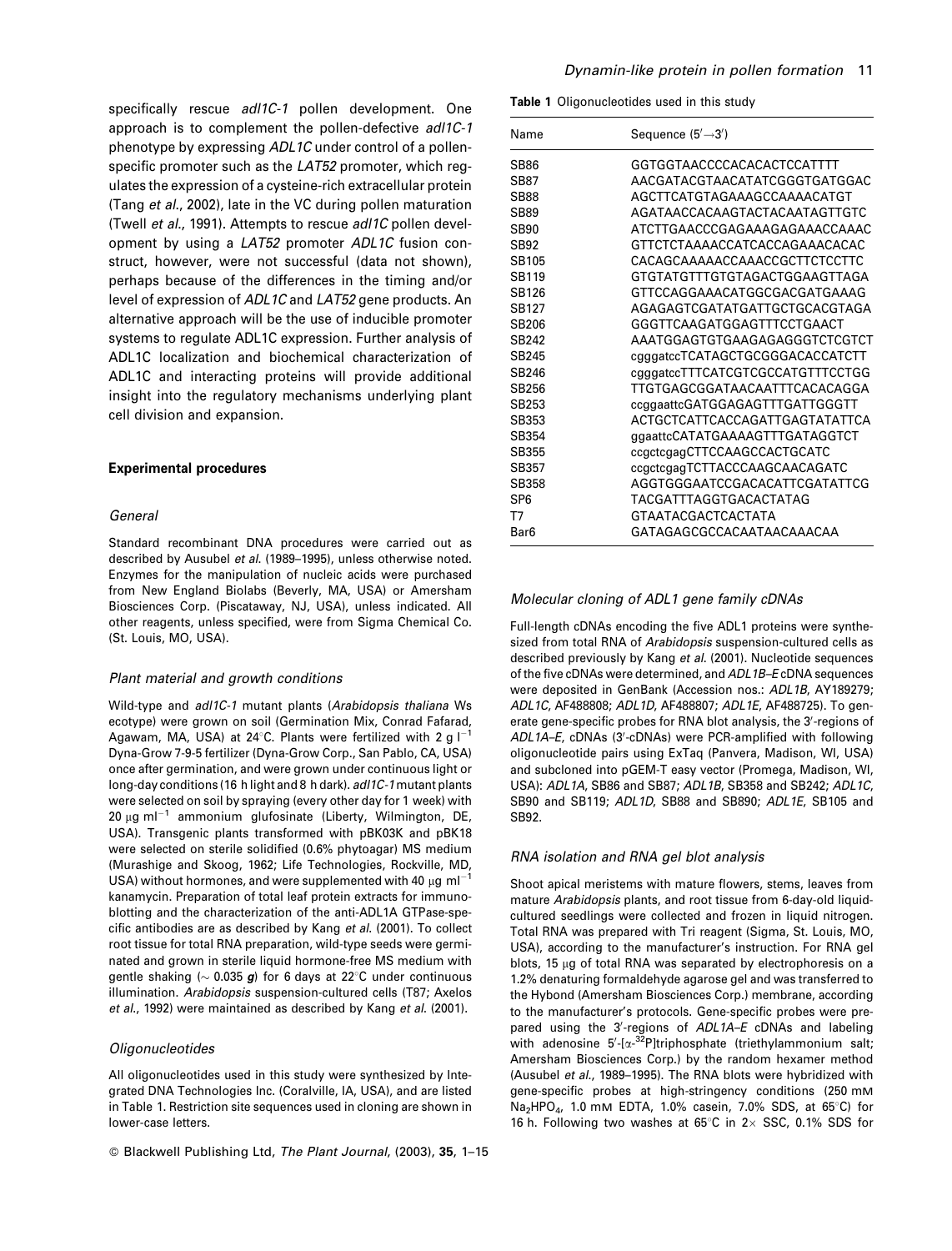30 min, the blots were scanned with a Phosphoimager (Molecular Dynamics, Sunnyvale, CA, USA). To confirm equal loading of RNA, membranes were stripped and re-probed with a <sup>32</sup>P-labeled 18S rRNA probe. To test specificity of the probes, 20 ng of purified DNA, which served as templates for radioactively probe synthesis, was blotted to the Hybond membrane and probed as described above.

# Isolation of adl1C-1 and molecular complementation

The PCR-based identification of adl1C-1 was performed as described by Kang et al. (2001) and Krysan et al. (1996). The ADL1C T-DNA tagged mutant line was isolated from the pSKI015 BASTAresistant T-DNA tagged mutant lines available from the University of Wisconsin-Madison Arabidopsis Knockout Facility (http:// www.biotech.wisc.edu/Arabidopsis/), using ADL1C-specific primers SB119 and SB126, and the T-DNA specific primer Bar6. The adl1C-1 plants were back-crossed two times to the wild-type WS ecotype. For molecular complementation, a 13.2-kb Sacl fragment containing a genomic copy of ADL1C was isolated from the IGF clone F10B6 (Mozo et al., 1998) and was subcloned into pPZP211 (Hajdukiewicz et al., 1994). The resulting vector was further modified to disrupt a second open-reading frame (ORF) included in the Sacl fragment by excision of an approximately 3.8-kb EcoO109I fragment and religation of the vector. The final complementation vector pBK03K was introduced into the adl1C-1 heterozygous plants by floral dip transformation method (Clough and Bent, 1998). Homozygous adl1C-1 plants containing pBK03K were identified by PCR-based genotyping using primers SB127, SB353, SB256, and Bar6. Primer pairs (SB127 + Bar6),  $(SB127 + SB353)$ , and  $(SB127 + SB256)$  were used in separate PCR reactions to amplify adl1C::T-DNA, ADL1C, and the pBK03K rescue construct, respectively.

# Construction of the ADL1C-GUS fusion construct

The bacterial uidA (GUS) gene and the nopaline synthase (NOS) terminator from pBI121 (Clontech, Palo Alto, CA, USA) were subcloned into the EcoRI-HindIII site of pPZP211, and were designated as pBK08. Using the IGF BAC F10B6 as a template, an approximately 2.0-kb fragment containing the ADL1C promoter region was PCR-amplified with SB245 and SB246, and was cloned as a BamHI fragment into pBK08 to generate a translational fusion between the ADL1C promoter and the GUS coding sequence, pBK18. The 5'-promoter region of ADL1C-GUS in pBK18 is 123 bp longer than that of pBK03K, which was used for molecular complementation analysis of adl1C-1. The ADL1C promoter/GUS reporter-gene fusion vector, pBK18, was introduced into the wildtype Arabidopsis WS ecotype as described above.  $T_2$  transgenic lines containing pBK18 were used for histochemical staining as described by Kang et al. (2003).

# Preparation of bacterially expressed recombinant proteins

To generate C-terminal hexahistidine (his<sub>6</sub>)-tagged ADL1C and ADL1E bacterial expression plasmids, ADL1C and ADL1E cDNAs were PCR-amplified (ADL1C, SB354 and SB355; ADL1E, SB253 and SB357), digested with restriction enzymes (ADL1C, Ndel and Xhol; ADL1E. Ncol and Xhol) and subcloned into pET29B (Novagen. Madison, WI, USA). ADL1C- and ADL1E-his<sub>6</sub> fusion proteins were expressed in E. coli strain BL21(DE3)LysS and were purified under denaturing conditions on Ni-NTA resin (Qiagen Inc., CA, USA), according to the manufacturer's instructions. To generate the GST-ADL1C (amino acids 466-612) expression vector, a 513-bp ADL1C PCR product was amplified using the oligonucleotide pair, SB245 and SB246. The PCR product was subcloned as a BamHI fragment into pGEX4T-1 (Amersham Biosciences Corp.), and the resulting vector was designated as pBK09. pBK09 was transformed into the E. coli strain BL21(DE3)LysS, and GST-ADL1C (amino acids 466-612) was purified as described by Rancour et al. (2002). Protein concentrations were measured with the BioRad Protein Assay kit (BioRad, Richmond, CA, USA), using bovine serum albumin (BSA) as a known standard, and the purity was confirmed by SDS-PAGE followed by staining with Coomassie blue.

# ADL1C antibody preparation

To generate ADL1C-specific antibodies, the peptide NH<sub>2</sub>-EPE-KEKPNPRNAPAPNC-COOH was synthesized by the UW-Madison Biotechnology Center Peptide Synthesis Facility, coupled to maleimide-activated keyhole limpet hemocyanin (Pierce Chemicals, Rockford, IL, USA) via the C-terminal Cys residue, and used to immunize a rabbit. For affinity purification of rabbit ADL1C-specific antibodies, 1.2 mg GST-ADL1C (466-612) was covalently coupled to 0.5 ml of glutathione sepharose (Amersham Biosciences Corp.), utilizing the cross-linking reagent dimethyl pimelimidate-HCl as described by Bar-Peled and Raikhel (1996), with minor modifications. The coupling reaction was terminated by washing the resin with 30 ml 100 mM Tris-HCl (pH 8.0) and was incubated in 100 mM Tris-HCl (pH 8.0) at 4°C for 12 h. Coupling efficiency was determined by SDS-PAGE as described by Harlow and Lane (1988), and was typically greater than 95%. The resin was equilibrated and stored in Tris buffered saline (TBS), pH 7.4 (25 mM Tris-HCl, pH 7.4, 137 mM NaCl, and 2.7 mM KCl) containing 0.2% (w/v) NaN<sub>3</sub> at 4°C. Rabbit anti-ADL1C antibodies were affinitypurified as described previously by Kang et al. (2001).

# Immunofluorescence microscopy

Preparation and immunostaining of Arabidopsis suspensioncultured cell protoplasts were performed as described by Rancour et al. (2002). For whole-mount Arabidopsis root indirect immunofluorescence microscopy, the Arabidopsis seedlings were grown vertically on solidified (0.6% phytoagar) MS medium (Murashige and Skoog, 1962) under continuous light for 6 days and were processed as described by Kang et al. (2003). Cell walls were visualized by incubating live seedlings in 50 mM Piperazine-1,4bis(2-ethanesulfonic acid) (PIPES), 5 mM EGTA, 5 mM MgSO<sub>4</sub> pH 7.0 (MTSB), containing 10  $\mu$ g ml<sup>-1</sup> of propidium iodide for 10 min at room temperature (RT), prior to fixation. Nuclear staining was carried out by incubating tissue samples after immunolabeling in PBS containing 10  $\mu$ g ml<sup>-1</sup> of propidium iodide for 5 min at RT. For immunolocalization, affinity-purified ADL1C-specific antibodies were diluted in MTSB containing 3% (w/v) BSA (final concentration =  $1.4 \mu g$  ml<sup>-1</sup>).

# In vitro pollen germination assay

Pollen viability and germination was monitored as essentially described by Li et al. (1999). Fully open flowers were harvested and allowed to dehydrate at RT for 90 min on the bench. Pollen grains were then transferred to pollen germination media (18% (w/v) sucrose, 0.6% (w/v) phytagar, 0.01% (w/v) boric acid, 1 mM MgSO<sub>4</sub>, 2.5 mM CaCl<sub>2</sub>, 2.5 mM Ca(NO<sub>2</sub>)<sub>2</sub>, pH 7.0)) by streaking the dried flower on the surface of the pollen germination medium. Pollens were germinated at 28°C for 6 h and were observed on an Axioskop (Carl Zeiss, Thornwood, NY, USA) with 20x objectives in combination with phase contrast filter sets. Digital images were captured with a cooled charge-coupled device digital camera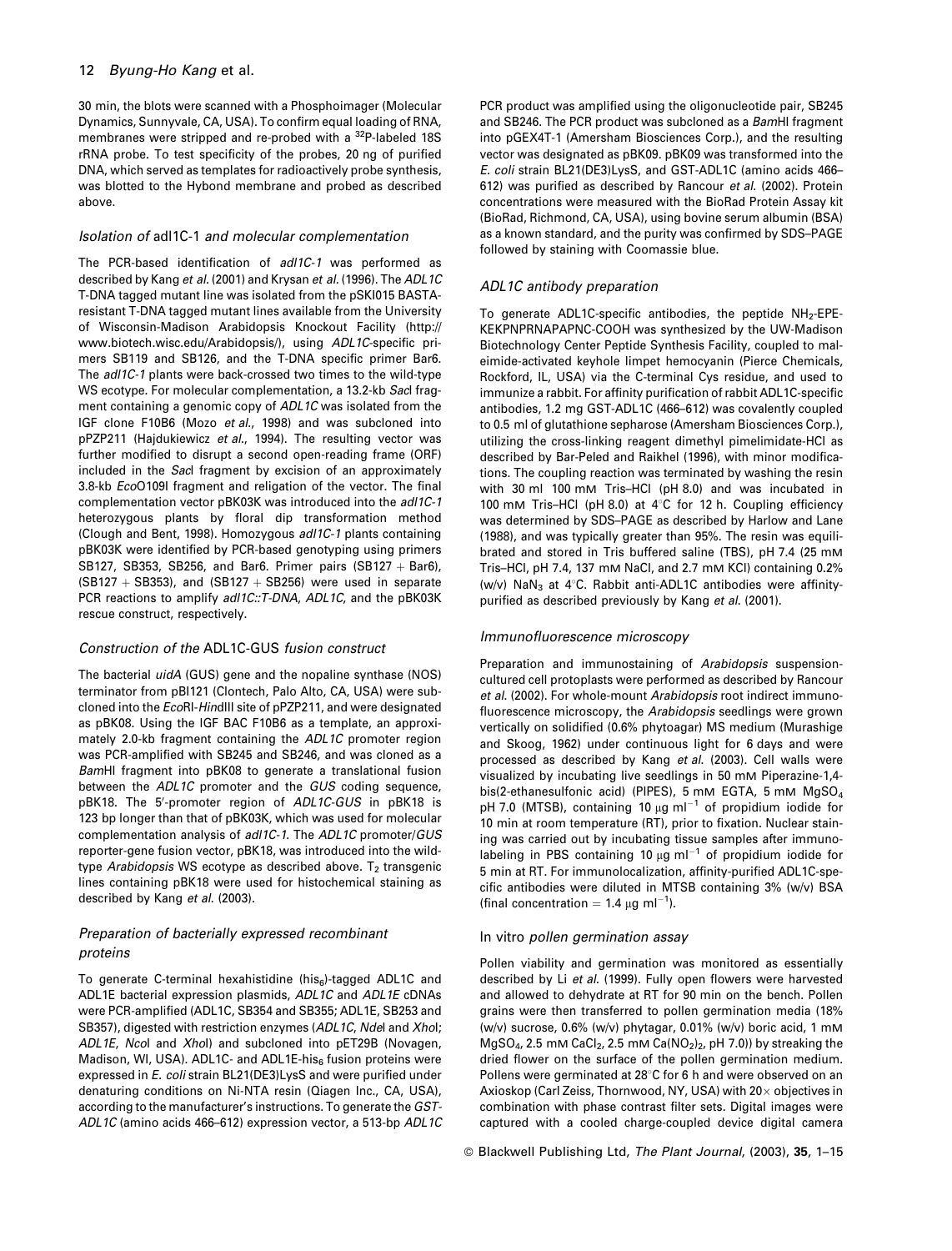containing a 1317  $\times$  1035 pixel array (MicroMax, Princeton Instruments, Trenton, NJ, USA) and processed using IPLab Spectrum (Signal Analytics, Vienna, VA, USA) and Adobe Photoshop (Adobe Systems, San Jose, CA, USA) imaging software on MacIntosh computers (Apple Computer, Cupertino, CA, USA).

#### Analysis of pollen development

Mature pollen grains were collected by submerging open flowers in 500 µl DAPI staining solution (100 mM sodium phosphate, pH 7.0, 1 mM EDTA, 0.1% (v/v) TX-100, 0.4 µg ml<sup>-1</sup> DAPI) at RT, followed by brief vortexing and centrifugation (1500  $g$  for 30 sec). The pollen pellets were transferred to a glass microscope slide. To examine immature pollen grains, the anthers were isolated from developing flowers and were submerged in a drop of DAPI staining solution on a glass microscope slide. The anthers were gently squashed with a cover glass to release the pollen grains. Higher concentrations of DAPI (1.0  $\mu$ g ml<sup>-1</sup>) were used for staining immature pollen grains. Each slide was examined with an Axioskop (Carl Zeiss. Thornwood. NY. USA) microscope in both the epifluorescence (emission - 355 nm, excitation - 420 nm filter set) mode for nuclear configuration and the DIC optics mode. Digital images were captured and processed as above. TEM analysis (anthers from stage 10-13 flowers; Smyth et al., 1990) and image processing were performed as described by Kang et al. (2003).

#### **Acknowledgements**

We thank R. Amasino and members of our laboratory for discussion and critical reading of the manuscript. We would also like to thank F. Schomburg for his assistance in the isolation of adl1C-1, J. Kimble for the generous use of her confocal microscope, J. Busse for SEM analysis of adl1C-1 pollen, and the Electron Microscope Facility of University of Wisconsin Medical School for helping with TEM. This research was partially supported by the College of Agriculture and Life Sciences at UW-Madison, by a Department of Biochemistry predoctoral fellowship to B.-H.K., the United States Department of Agriculture Cooperative State Research Education and Extension Service Project (WIS04430), the Department of Energy, Division of Energy Biosciences (project no. DE-FG02-99ER20332), and an award from the Milwaukee Foundation to S.Y.B.

#### **References**

- Achiriloaie, M., Barylko, B. and Albanesi, J.P. (1999) Essential role of the dynamin pleckstrin homology domain in receptormediated endocytosis, Mol. Cell Biol. 19, 1410-1415.
- Altschul, S.F., Madden, T.L., Schaffer, A.A., Zhang, J., Zhang, Z., Miller, W. and Lipman, D.J. (1997) Gapped BLAST and PSI-BLAST: a new generation of protein database search programs. Nucl. Acids Res. 25, 3389-3402.
- Arimura, S. and Tsutsumi, N. (2002) A dynamin-like protein (ADL2b), rather than FtsZ, is involved in Arabidopsis mitochondrial division. Proc. Natl. Acad. Sci. USA, 99, 5727-5731.
- Ausubel, F.M., Brent, R., Kingston, R.E., Moore, D.D., Seidman, J.G., Smith, J.A. and Struhl, K. (1989-1995) Current Protocols in Molecular Biology. New York: Wiley.
- Axelos, M., Curie, C., Mazzolini, L., Bardet, C. and Lescure, B. (1992) A protocol for transient gene expression in Arabidopsis thaliana protoplasts isolated from cell suspension cultures. Plant Physiol. Biochem. 30, 123-128.
- Baluska, F., Hlavacka, A., Samaj, J., Palme, K., Robinson, D.G., Matoh, T., McCurdy, D.W., Menzel, D. and Volkmann, D. (2002)
- © Blackwell Publishing Ltd, The Plant Journal, (2003), 35, 1-15

F-actin-dependent endocytosis of cell wall pectins in meristematic root cells. Insights from brefeldin A-induced compartments. Plant Physiol. 130, 422-431.

- Bar-Peled, M. and Raikhel, N.V. (1996) A method for isolation and purification of specific antibodies to a protein fused to the GST. Anal. Biochem. 241, 140-142.
- Battey, N.H., James, N.C., Greenland, A.J. and Brownlee, C. (1999) Exocytosis and endocytosis. Plant Cell, 11, 643-660.
- Bednarek, S.Y. and Falbel, T.G. (2002) Membrane trafficking during plant cytokinesis. Traffic, 3, 621-629.
- van der Bliek, A.M. (1999) Functional diversity in the dynamin family. Trends Cell Biol. 9, 96-102.
- Chen, Y.C. and McCormick, S. (1996) Sidecar pollen, an Arabidopsis thaliana male gametophytic mutant with aberrant cell divisions during pollen development. Development, 122, 3243-3253.
- Clough, S.J. and Bent, A.F. (1998) Floral dip: a simplified method for Agrobacterium-mediated transformation. Plant J. 16, 735-743.
- Donnelly, P.M., Bonetta, D., Tsukaya, H., Dengler, R.E. and Dengler, N.G. (1999) Cell cycling and cell enlargement in developing leaves of Arabidopsis, Dev. Biol. 215, 407-419.
- El-Ghazaly, G., Huysmans, S. and Smets, E. (2001) Pollen development of Rondeletia odorata (Rubiaceae). Am. J. Bot. 88, 14-30.
- Fahn, A. (1990) Plant Anatomy. (Oxford, England). New York: Pergamon Press.
- Fei, H. and Sawhney, V.K. (2001) Ultrastructural characterization of male sterile 33 (ms33) mutant in Arabidopsis affected in pollen desiccation and maturation. Can. J. Bot. 79, 118-129.
- Galway, M.E., Heckman, J.W., Jr and Schiefelbein, J.W. (1997) Growth and ultrastructure of Arabidopsis root hairs: the rhd3 mutation alters vacuole enlargement and tip growth. Planta, 201, 209-218.
- Grini, P.E., Schnittger, A., Schwarz, H., Zimmermann, I., Schwab, B., Jürgens, G. and Hülskamp, M. (1999) Isolation of ethyl methanesulfonate-induced gametophytic mutants in Arabidopsis thaliana by a segregation distortion assay using the multimarker chromosome 1. Genetics, 151, 849-863.
- Gupta, R., Ting, J.T., Sokolov, L.N., Johnson, S.A. and Luan, S. (2002) A tumor suppressor homolog, AtPTEN1, is essential for pollen development in Arabidopsis. Plant Cell, 14, 2495-2507.
- Hajdukiewicz, P., Svab, Z. and Maliga, P. (1994) The small, versatile pPZP family of Agrobacterium binary vectors for plant transformation. Plant Mol. Biol. 25, 989-994.
- Harlow, E. and Lane, D. (1988) Antibodies: a Laboratory Manual. Cold Spring Harbor, New York: Cold Spring Harbor Laboratory Press.
- Hepler, P.K., Vidali, L. and Cheung, A.Y. (2001) Polarized cell growth in higher plants. Annu. Rev. Cell Dev. Biol. 17, 159-187.
- Heslop-Harrison, J. (1978) Recognition and response in the pollenstigma interaction. Symp. Soc. Exp. Biol. 32, 121-138.
- Hoepfner, D., van den Berg, M., Philippsen, P., Tabak, H.F. and Hettema, E.H. (2001) A role for Vps1p, actin, and the Myo2p motor in peroxisome abundance and inheritance in Saccharomyces cerevisiae, J. Cell Biol. 155, 979-990.
- Holstein, S.E. (2002) Clathrin and plant endocytosis. Traffic, 3, 614-620
- Homann, U. and Thiel, G. (1999) Unitary exocytotic and endocytotic events in guard-cell protoplasts during osmotically driven volume changes. FEBS Lett. 460, 495-499.
- Howden, R., Park, S.K., Moore, J.M., Orme, J., Grossniklaus, U. and Twell, D. (1998) Selection of T-DNA-tagged male and female gametophytic mutants by segregation distortion in Arabidopsis. Genetics, 149, 621-631.
- Kang, B.-H., Busse, J.S. and Bednarek, S.Y. (2003) Members of the Arabidopsis dynamin-like gene family, ADL1, are essential for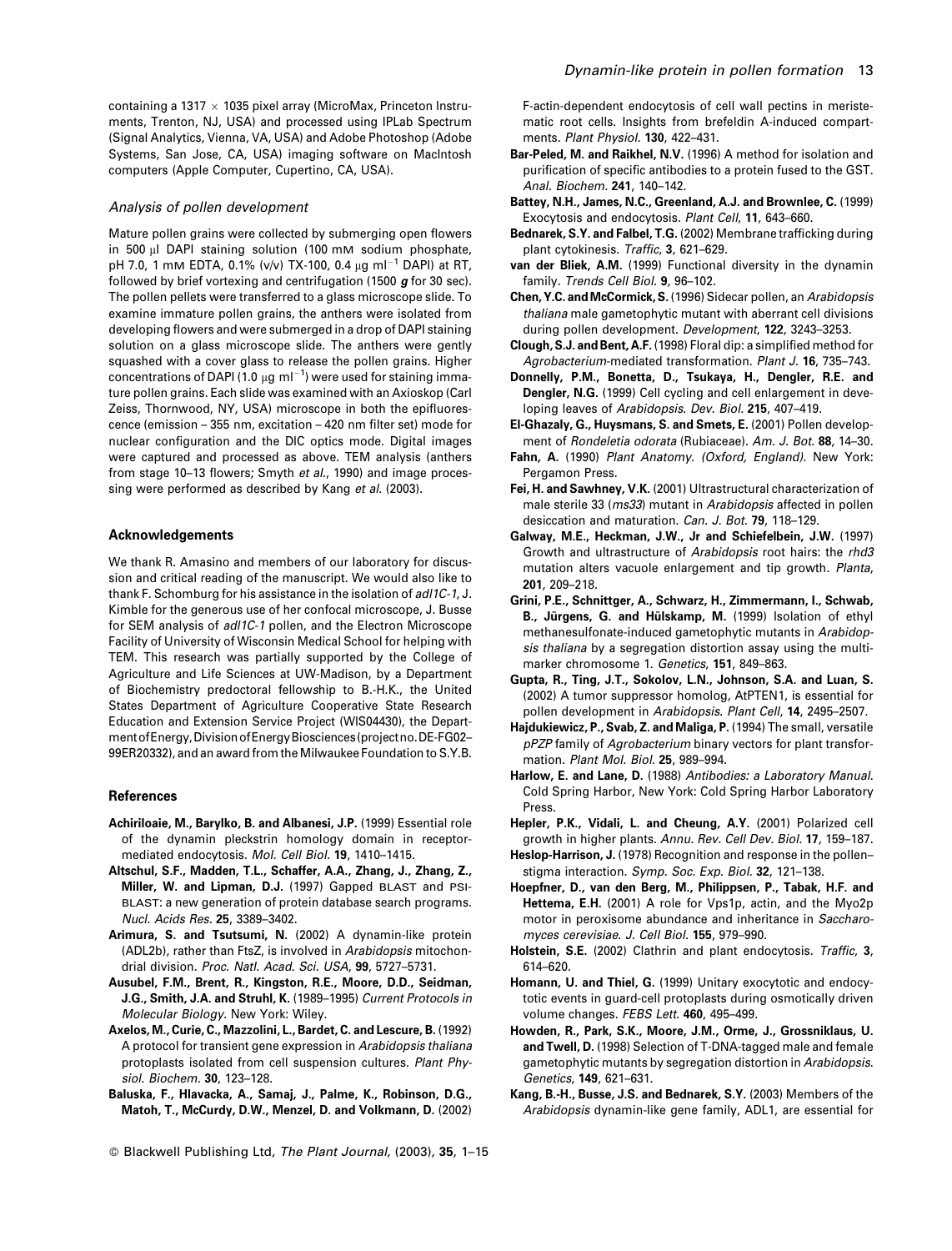plant cytokinesis and polarized cell growth. Plant Cell, 15, 899-913

- Kang, B.-H., Busse, J.S., Dickey, C., Rancour, D.M. and Bednarek, S.Y. (2001) The Arabidopsis cell plate-associated dynamin-like protein, ADL1a, is required for multiple stages of plant growth and development. Plant Physiol. 126, 47-68.
- Ketelaar, T., De Ruijter, N.C. and Emons, A.M. (2003) Unstable factin specifies the area and microtubule direction of cell expansion in Arabidopsis root hairs. Plant Cell. 15, 285-292.
- Kim, Y.W., Park, D.S., Park, S.C., Kim, S.H., Cheong, G.W. and Hwang, I. (2001) Arabidopsis dynamin-like 2 that binds specifically to phosphatidylinositol 4-phosphate assembles into a high-molecular weight complex in vivo and in vitro. Plant Physiol. 127, 1243-1255.
- Koch, A., Thiemann, M., Grabenbauer, M., Yoon, Y., McNiven, M.A. and Schrader, M. (2003) Dynamin-like protein 1 is involved in peroxisomal fission. J. Biol. Chem. 278, 8597-8605.
- Kropf, D.L., Bisgrove, S.R. and Hable, W.E. (1998) Cytoskeletal control of polar growth in plant cells. Curr. Opin. Cell Biol. 10.  $117 - 122.$
- Krysan, P.J., Young, J.C., Tax, F. and Sussman, M.R. (1996) Identification of transferred DNA insertions within Arabidopsis genes involved in signal transduction and ion transport. Proc. Natl. Acad. Sci. USA, 93, 8145-8150.
- Kuang, A. and Musgrave, M.E. (1996) Dynamics of vegetative cytoplasm during generative cell formation and pollen maturation in Arabidopsis thaliana. Protoplasma, 194, 81-90.
- Kubitscheck, U., Homann, U. and Thiel, G. (2000) Osmotically evoked shrinking of guard-cell protoplasts causes vesicular retrieval of plasma membrane into the cytoplasm. Planta, 210,  $423 - 431$
- Lalanne, E. and Twell, D. (2002) Genetic control of male germ unit organization in Arabidopsis. Plant Physiol. 129, 865-875.
- Lam, B.C., Sage, T.L., Bianchi, F. and Blumwald, E. (2002) Regulation of ADL6 activity by its associated molecular network. Plant  $J.31.565 - 576.$
- Lauber, M.H., Waizenegger, I., Steinmann, T., Schwarz, H., Mayer, U., Hwang, I., Lukowitz, W. and Jürgens, G. (1997) The Arabidopsis KNOLLE protein is a cytokinesis-specific syntaxin. J. Cell Biol. 139, 1485-1493.
- Lee, E. and De Camilli, P. (2002) Dynamin at actin tails. Proc. Natl. Acad. Sci. USA, 99, 161-166.
- Li, H., Lin, Y., Heath, R.M., Zhu, M.X. and Yang, Z. (1999) Control of pollen tube tip growth by a Rop GTPase-dependent pathway that leads to tip-localized calcium influx. Plant Cell, 11, 1731-1742.
- Lin, H.C., Barylko, B., Achiriloaie, M. and Albanesi, J.P. (1997) Phosphatidylinositol (4,5)-bisphosphate-dependent activation of dvnamins I and II lacking the proline/arginine-rich domains. J. Biol. Chem. 272, 25999-26004.
- McCormick, S. (1993) Male gametophyte development. Plant Cell, 5, 1265-1275.
- McNiven, M.A., Cao, H., Pitts, K.R. and Yoon, Y. (2000) The dynamin family of mechanoenzymes: pinching in new places, Trends Biochem. Sci. 25, 115-120.
- Miyagishima, S.Y., Nishida, K., Mori, T., Matsuzaki, M., Higashiyama, T., Kuroiwa, H. and Kuroiwa, T. (2003) A plant-specific dynamin-related protein forms a ring at the chloroplast division site. Plant Cell, 15, 655-665.
- Mozo, T., Fischer, S., Shizuya, H. and Altmann, T. (1998) Construction and characterization of the IGF Arabidopsis BAC library. Mol. Gen. Genet. 258, 562-570.
- Mulholland, J., Konopka, J., Singer-Kruger, B., Zerial, M. and Botstein, D. (1999) Visualization of receptor-mediated endocytosis in yeast. Mol. Biol. Cell. 10, 799-817.
- Mulholland, J., Preuss, D., Moon, A., Wong, A., Drubin, D. and Botstein, D. (1994) Ultrastructure of the yeast actin cytoskeleton and its association with the plasma membrane. J. Cell Biol. 125, 381-391.
- Murashige, T. and Skoog, F. (1962) A revised medium for rapid growth and bioassays with tobacco tissue cultures. Physiol. Plant. 15, 473-497.
- Nicol, F., His, I., Jauneau, A., Vernhettes, S., Canut, H. and Höfte, H. (1998) A plasma membrane-bound putative endo-1.4-beta-Dglucanase is required for normal wall assembly and cell elongation in Arabidopsis. EMBO J. 17, 5563-5576.
- Ochoa, G.C., Slepnev, V.I., Neff, L. et al. (2000) A functional link between dynamin and the actin cytoskeleton at podosomes. J. Cell Biol. 150, 377-389.
- Orth, J.D., Krueger, E.W., Cao, H. and McNiven, M.A. (2002) The large GTPase dynamin regulates actin comet formation and movement in living cells. Proc. Natl. Acad. Sci. USA, 99, 167-172.
- Orth, J.D. and McNiven, M.A. (2003) Dynamin at the actin-membrane interface, Curr, Opin, Cell Biol, 15, 31-39.
- Owen, H.A. and Makaroff, C.A. (1995) Ultrastructure of microsporogenesis and microgametogenesis in Arabidopsis thaliana (L.) Heynh. ecotype Wassilewskija (Brassicaceae). Protoplasma, 185,  $7 - 21.$
- Park, S.K., Howden, R. and Twell, D. (1998) The Arabidopsis thaliana gametophytic mutation *gemini pollen 1* disrupts microspore polarity, division asymmetry and pollen cell fate. Development. 125, 3789-3799.
- Park, S.K. and Twell, D. (2001) Novel patterns of ectopic cell plate growth and lipid body distribution in the Arabidopsis gemini pollen 1 mutant. Plant Physiol. 126, 899-909.
- Rancour, D.M., Dickey, C.E., Park, S. and Bednarek, S.Y. (2002) Characterization of AtCDC48. Evidence for multiple membrane mechanisms at the plane of cell division in plants. Plant Physiol. 130, 1241-1253.
- Regan, S.M. and Moffatt, B.A. (1990) Cytochemical analysis of pollen development in wild-type Arabidopsis and a male sterile mutant. Plant Cell, 2, 877-890.
- Samuels, A.L. and Bisalputra, T. (1990) Endocytosis in elongating root cells of Lobelia erinus. J. Cell Sci. 97, 157-166.
- Sanderfoot, A.A., Pilgrim, M., Adam, L. and Raikhel, N.V. (2001) Disruption of individual members of Arabidopsis syntaxin gene families indicates each has essential functions. Plant Cell. 13. 659-666.
- Sato, S., Kato, T., Kakegawa, K. et al. (2001) Role of the putative membrane-bound endo-1,4-beta-glucanase KORRIGAN in cell elongation and cellulose synthesis in Arabidopsis thaliana. Plant Cell Physiol. 42, 251-263.
- Schafer, D.A. (2002) Coupling actin dynamics and membrane dynamics during endocytosis. Curr. Opin. Cell Biol. 14, 76-81.
- Sever, S., Muhlberg, A.B. and Schmid, S.L. (1999) Impairment of dynamin's GAP domain stimulates receptor-mediated endocytosis. Nature. 398. 481-486.
- Smith, R.F., Wiese, B.A., Woizvnski, M.K., Davison, D.B. and Worley, K.C. (1996) BCM search launcher - an integrated interface to molecular biology database search and analysis services available on the world-wide web. Genome Res. 6, 454-462.
- Smyth, D.R., Bowman, J.L. and Meyerowitz, E.M. (1990) Early flower development in Arabidopsis. Plant Cell, 2, 755-767.
- Tang, W., Ezcurra, I., Muschietti, J. and McCormick, S. (2002) A cysteine-rich extracellular protein, LAT52, interacts with the extracellular domain of the pollen receptor kinase LePRK2. Plant Cell, 14, 2277-2287.
- Twell, D., Park, S.K., Hawkins, T.J., Schubert, D., Schmidt, R., Smertenko, A. and Hussey, P.J. (2002) MOR1/GEM1 has an